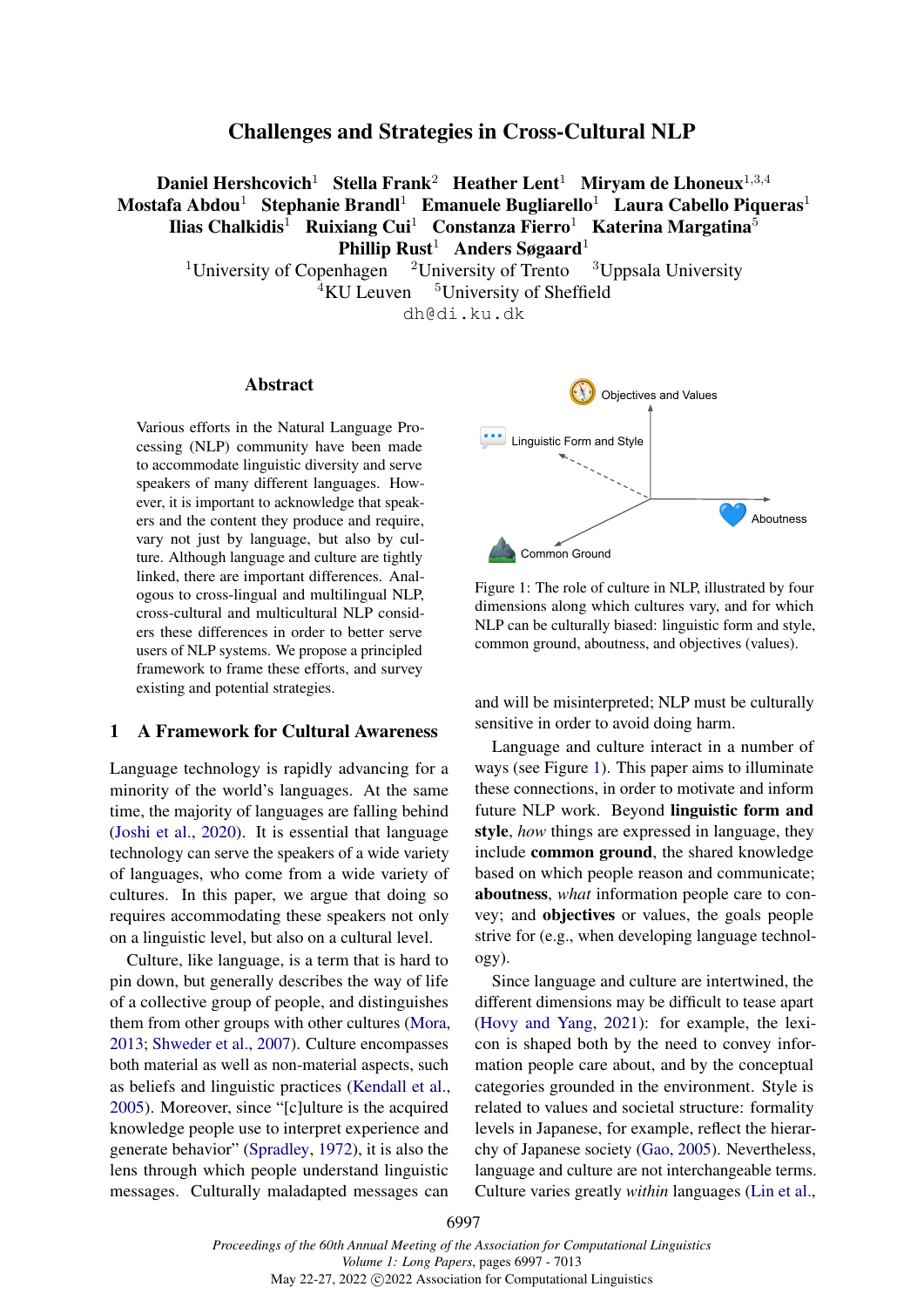[2018\)](#page-12-2). For example, the assumption that "English" in and of itself carries a single set of worldviews, interests and norms is unjustified [\(Paul and Girju,](#page-13-1) [2009;](#page-13-1) [Wilson et al.,](#page-15-2) [2016\)](#page-15-2). On the other hand, a relatively homogeneous culture can span multiple languages, as in the Nordic countries [\(Sahlgren](#page-14-0) [et al.,](#page-14-0) [2021\)](#page-14-0).

Contributions. We propose a framework for understanding the challenges that cultural diversity poses for NLP to serve all users, as well as the opportunities that NLP creates to understand these differences better. We consider four elements: linguistic form, common ground, aboutness and values. We then survey existing strategies in NLP to address these challenges. Highlighting limitations in current strategies, as well as successful examples, we propose directions for future development of cross-cultural NLP.

## 2 Linguistic Form and Style

Linguistic form refers to non-semantic questions of *how* to formulate an utterance. Most work on crosslingual NLP has focused on how linguistic form varies between languages. However, the impact of social and cultural factors on linguistic form and stylistic variations is rarely discussed [\(Hovy and](#page-11-0) [Yang,](#page-11-0) [2021\)](#page-11-0).

Variation within language. How to circumscribe and define a particular language is a difficult problem [\(Eberhard et al.,](#page-10-0) [2021\)](#page-10-0). A language spoken in different countries often becomes standardized in slightly different ways (e.g., German in Austria and Germany). Geo-cultural variation within a language also gives rise to *dialects* [\(Zampieri](#page-16-0) [et al.,](#page-16-0) [2020;](#page-16-0) [Wolfram and Friday,](#page-15-3) [1997;](#page-15-3) [Brown](#page-10-1) [et al.,](#page-10-1) [2020\)](#page-10-1), which in turn operate as an important sign of cultural identity [\(Falck et al.,](#page-10-2) [2012\)](#page-10-2). In addition, *sociolects* vary across social groups, which can include subcultures [\(McCormack et al.,](#page-13-2) [2011\)](#page-13-2).

Due to these variations, treating "a language" as a homogeneous mass limits cultural adaptation, and runs the risk of privileging certain cultures over others. [Zhang et al.](#page-16-1) [\(2021\)](#page-16-1) find that pretrained language models (PLMs; see [§6\)](#page-4-0) reflect certain sociolects more than others. For example, there are considerable morphosyntactic variations between Spanish spoken in Spain and Argentina [\(Bentivoglio and Sedano,](#page-9-0) [2011\)](#page-9-0), but they are not considered separately in a Spanish PLM [\(Cañete](#page-10-3) [et al.,](#page-10-3) [2020\)](#page-10-3). A PLM specific to the Algerian dialect of Arabic performs better than a multilingual or general Arabic one [\(Antoun et al.,](#page-9-1) [2020\)](#page-9-1) in sentiment classification [\(Abdaoui et al.,](#page-8-0) [2021\)](#page-8-0).

Stylistic variation. Factors such as directness and formality are often associated with different communicative styles across cultures. For example, the level of politeness and thus also how offensive something is perceived depends very much on communicative norms [\(Gao,](#page-11-1) [2005;](#page-11-1) [Larina,](#page-12-3) [2015\)](#page-12-3). Misunderstandings that arise from different communicative styles can occur in any interaction between people of different cultural backgrounds. [Thomas](#page-15-4) [\(1983\)](#page-15-4) refers to this as *pragmatic failure*, namely the "inability to understand 'what is meant by what is said"', due to *how* it is being said. Comparative stylistics [\(Vinay and Darbelnet,](#page-15-5) [1995\)](#page-15-5) aims to characterise these differences.

The same intention (e.g., to be polite) can lead to different forms in different cultures. For example, an offer of help can be made in an imperative form in Polish, while in English speaking Anglo-Saxon cultures, this form would be considered rude and so an interrogative form would be used instead [\(Wierzbicka,](#page-15-6) [2009\)](#page-15-6). Similarly, German native speakers tend to use a high level of directness, which would be considered offensive in English [\(House and Kasper,](#page-11-2) [2011\)](#page-11-2). Based on the observation that such differences exist, [Ringel et al.](#page-14-1) [\(2019\)](#page-14-1) applied distant supervision by inducing labels for English formality and sarcasm detection based on language—in this case German and Japanese, respectively.

The expression and perception of emotion also varies across cultures, both in text [\(Kirmayer et al.,](#page-12-4) [2001;](#page-12-4) [Ryder et al.,](#page-14-2) [2008\)](#page-14-2) and in face-to-face communication [\(Hareli et al.,](#page-11-3) [2015\)](#page-11-3). These differences are critical for cross-cultural sentiment analysis [\(Bautin et al.,](#page-9-2) [2008\)](#page-9-2) and for text-based recognition of medical conditions such as depression. For example, [Loveys et al.](#page-13-3) [\(2018\)](#page-13-3) find clear differences in linguistic form across English speakers of different ethnic identities with self-reported depression (e.g., the ratio of positive to negative emotion expression). Not understanding cross-cultural variation could lead to misclassification of movies, or worse, mis-diagnosing people.

#### <span id="page-1-0"></span>3 Common Ground

A culture is in part defined by a shared *common ground*: the shared body of knowledge that can be talked about and that can be assumed as known by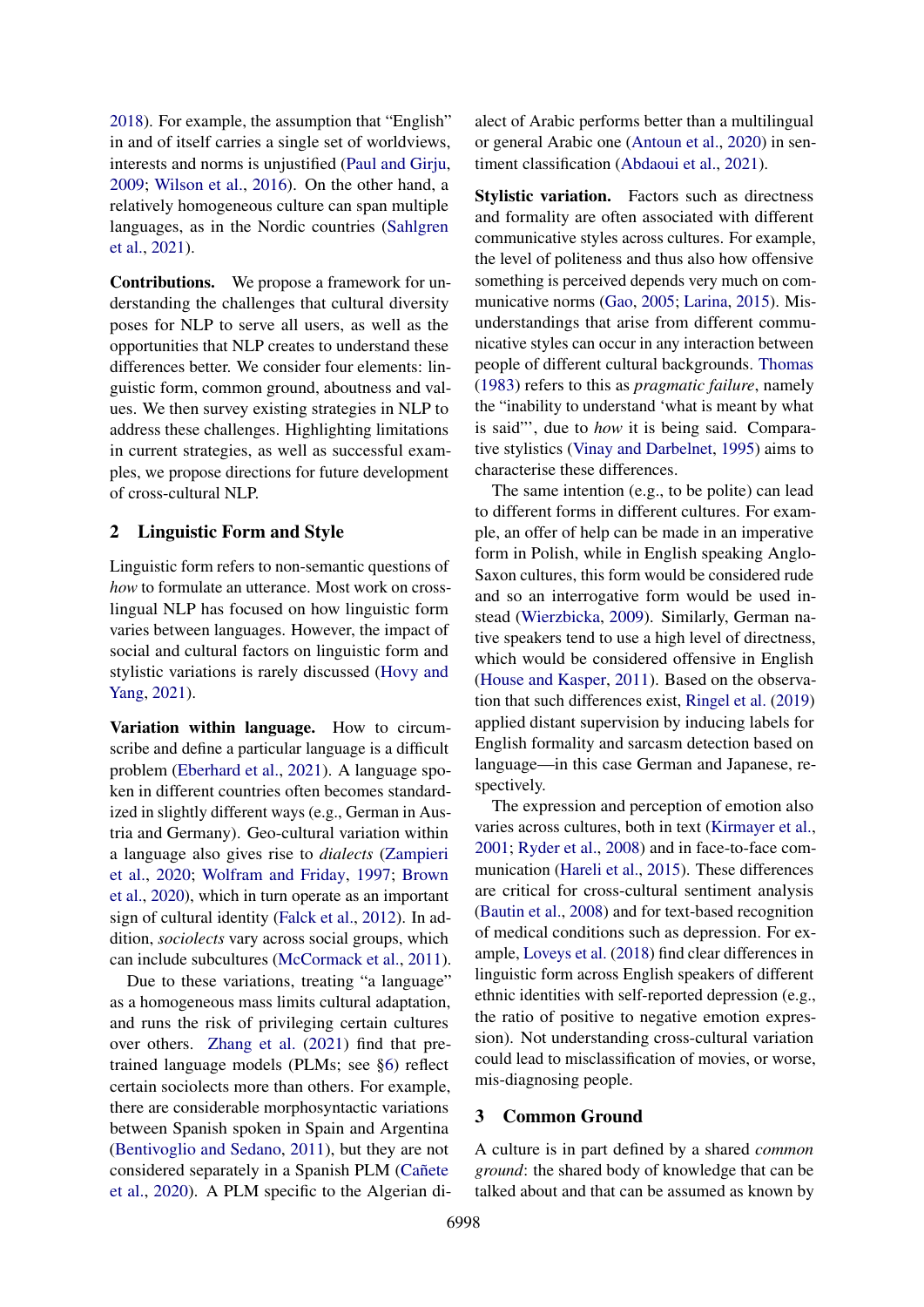others. This common ground varies from culture to culture, and thus cross-cultural language use has to take into account shifts in common ground.

These cross-cultural shifts, often correlating with cross-lingual shifts, are neglected in NLP. An underlying assumption in many approaches to multilingual NLP is that "different languages share a similar semantic structure" [\(Miceli Barone,](#page-13-4) [2016\)](#page-13-4). However, the assumption that there is a crosslingual, cross-culturally common semantics to preserve fails when the common grounding does not match between cultures. Two relevant aspects here are the set of relevant *concepts*, closely identified with problems of lexicalisation, and *common sense*, i.e., the relevant propositional knowledge used in reasoning and entailment.

Conceptualisation. People carve up the world using conceptual categories [\(Margolis and Lau](#page-13-5)[rence,](#page-13-5) [2021\)](#page-13-5). While some general or even universal patterns exist [\(Wierzbicka,](#page-15-7) [1996\)](#page-15-7), these categories can and do differ between languages and cultures: the domain of colour is a famous example [\(Berlin](#page-9-3) [and Kay,](#page-9-3) [1969\)](#page-9-3), but cross-cultural differences are also reflected in kinship systems (the lexicalization of family structures [Murdock,](#page-13-6) [1970\)](#page-13-6), spatial relations [\(Bowerman and Choi,](#page-10-4) [2001\)](#page-10-4) and basic objects (e.g., where to draw the distinction between a 'cup' and a 'mug', or the 'hand' and the 'arm'; [Majid et al.,](#page-13-7) [2015\)](#page-13-7). Translating between languages thus entails translating between conceptualisations, which can be impossible if the conceptual grounding is not available (is this Danish "kop" an English 'cup' or a 'mug?')—this is the motivation behind multimodal, i.e., visually grounded, translation [\(Specia et al.,](#page-15-8) [2016\)](#page-15-8). Data collected from a single culture may contain concepts that do not easily map across cultures, as for example seen in the recent MarVL dataset [\(Liu et al.,](#page-12-5) [2021\)](#page-12-5), in which about a quarter of concepts from a sample of non-Western cultures did not map to English concepts (as represented by WordNet).

Commonsense knowledge. "Common sense" is the knowledge that is held *in common* by a community and culture, the communal knowledge bank that can be presumed to be known by everyone. Common sense thus covers a diverse set of knowledge types, from physical and temporal reasoning to psychological, social and moral judgements [\(Sap](#page-14-3) [et al.,](#page-14-3) [2020\)](#page-14-3). Some aspects of common sense are fairly universal, in particular those that arise from

inhabiting a grounded human body on earth (dropping a glass of juice onto a hard surface is likely to cause a mess; the baby might be crying because it's hungry). On the other hand, axioms of social and moral common sense, for example the how and why of rituals such as marriages, vary between cultures [\(Acharya et al.,](#page-8-1) [2021\)](#page-8-1).

Moving between different banks of common sense can involve different strategies to either provide missing background/common knowledge, or to transfer the content to a target-culture appropriate setting (see [§6.3\)](#page-7-0).

## <span id="page-2-1"></span>4 Aboutness

Cultures promote different topics and issues [\(Seib](#page-14-4)[ert et al.,](#page-14-4) [2002\)](#page-14-4), sometimes by necessity, sometimes by accident.<sup>[1](#page-2-0)</sup> Some of the domains commonly considered in (English-speaking, Anglo-western) NLP are irrelevant to some cultures, while others *mean* different things to different cultures, i.e., they involve completely different practices. An example of the former is beer reviews, a go-to domain in sentiment analysis [\(Zeng et al.,](#page-16-2) [2019;](#page-16-2) [Ji et al.,](#page-11-4) [2020;](#page-11-4) [Paranjape et al.,](#page-13-8) [2020\)](#page-13-8). Beer reviews are hardly meaningful in cultures with no beer consumption. An example of the latter, i.e., a domain that is used differently across cultures and social groups, is Twitter [\(Hine,](#page-11-5) [2020\)](#page-11-5). As an example of multi-domain sentiment analysis, [Liu et al.](#page-12-6) [\(2018\)](#page-12-6) consider cameras, laptops, restaurants, and movies, within the context of data from U.S. American websites. These domains, however, apply differently in other cultures: restaurants are more important in some cultures (e.g., Copenhagen hipsters) than others (e.g., Sámi); similarly, laptops have not penetrated cultures equally and have in fact been found to *change* culture [\(Hansen et al.,](#page-11-6) [2014\)](#page-11-6).

Beyond conceptualisation differences (see [§3\)](#page-1-0), [Liu et al.](#page-12-5) [\(2021\)](#page-12-5) point out how the visual concepts at the core of many multimodal NLP tasks reflect a Northern American and Western European bias in the underlying data sources, from which images were scraped. As an alternative, in their new

<span id="page-2-0"></span><sup>&</sup>lt;sup>1</sup>What we, as human beings, are interested in is, in part, a product of our group memberships. Our group membership determines conditions, e.g., our dependence on weather, agriculture, livestock, etc., making some topics vital, and promotes others e.g., through fashion, trends, etc. [Heidegger](#page-11-7) [\(1927, 1953\)](#page-11-7) refers to the former as the *facticity* aspect of our *caring*; the latter as the *fallenness* aspect. Unbiased treatment of the facticity aspect of what cultures care about, has been argued to be particularly important from an ethical perspective [\(Nelson,](#page-13-9) [2008\)](#page-13-9).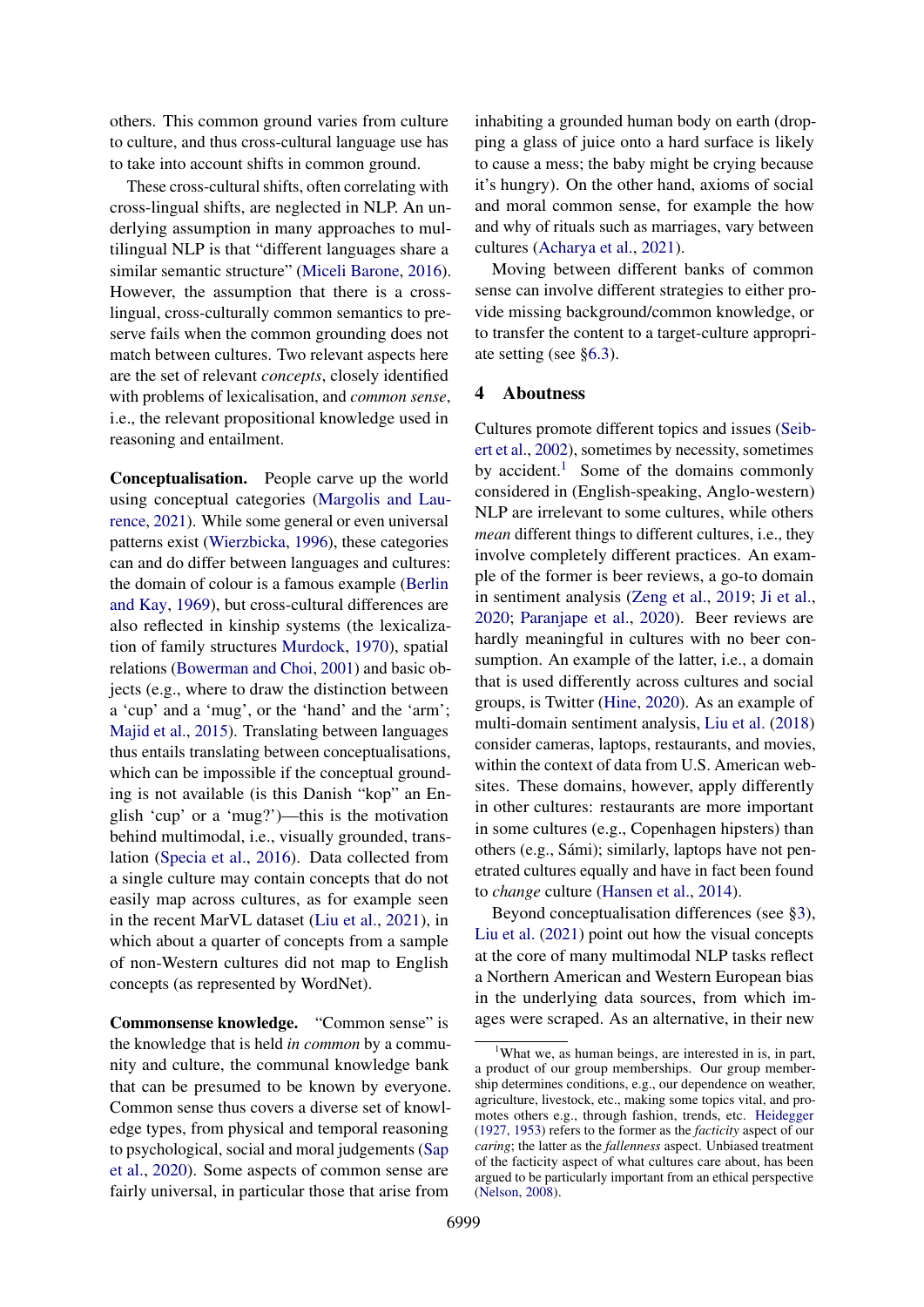dataset (MarVL), they let the selection of both concepts and images be entirely driven by native speakers. This corrects for some existing asymmetries in what our evaluation data tends to be about. For example, [Althoff et al.](#page-9-4) [\(2014\)](#page-9-4) created a dataset entirely devoted to *pizzas*; in [Liu et al.](#page-12-5) [\(2021\)](#page-12-5), models' ability to recognise *vadas*, an Indian food, is evaluated.

People describe the same events differently across cultures. News reports emphasise different goals, motivations, methods and content in different parts of the world [\(Bandura,](#page-9-5) [1986;](#page-9-5) [Li,](#page-12-7) [1997;](#page-12-7) [Loo,](#page-12-8) [2019\)](#page-12-8). However, many news resources used in NLP research reflect only some cultures [\(Breed,](#page-10-5) [1955;](#page-10-5) [Galtung and Ruge,](#page-11-8) [1965;](#page-11-8) [Marcus et al.,](#page-13-10) [1993\)](#page-13-10). As NLP technologies have been widely adopted to build multilingual news generators [\(Zhang et al.,](#page-16-3) [2016;](#page-16-3) [Xu et al.,](#page-16-4) [2020;](#page-16-4) [Jin et al.,](#page-11-9) [2020\)](#page-11-9), it is important that these differences are taken into account in language generation.

### <span id="page-3-0"></span>5 Objectives and Values

Common objectives in NLP include progress, accuracy, fairness, robustness and interpretability. They are driven by the research community, and reflect the values of this community: novelty, for example, is highly esteemed, which is not a value held by more conservative, tradition-valuing cultures. Grounding these objectives explicitly in ethical values and norms, and acknowledging that these may differ across cultures, is essential for crosscultural NLP. [Jiang et al.](#page-11-10) [\(2021\)](#page-11-10), for example, introduce COMMONSENSE NORM BANK and Delphi, a moral reasoning resource and model, respectively, reflecting "English-speaking cultures of the United States in the 21st century". However, researchers, practitioners, regulators and users may belong to different cultures and have different objectives and values [\(Talat et al.,](#page-15-9) [2021\)](#page-15-9).

Another common goal in the NLP community is the eventual expansion of all NLP technologies to low-resource languages. However, as [Bird](#page-9-6) [\(2020\)](#page-9-6) points out, this goal must not overshadow, or be placed above, the specific desires and needs of a given language community, as every community will have their own objectives for what they do and do not want for their language with regards to technology. Without building relationships with the communities for which we aim to develop NLP, there is a serious risk for imposing our own objectives on the community.

Importantly, entire categories of applications and tasks may be driven by cultural assumptions. For example, the main objective of text summarisation is brevity [\(Jørgensen and Søgaard,](#page-12-9) [2021\)](#page-12-9). Likewise, while fluency is a common objective of machine translation, it may in fact, be less important than comprehensibility for users [\(Castilho et al.,](#page-10-6) [2018\)](#page-10-6).

Values differ across cultures. Values are an important part of non-materialistic culture, as these values define what a specific culture deems to be good or valuable, as opposed to bad and undesirable [\(Kendall et al.,](#page-12-1) [2005\)](#page-12-1). Accordingly, these values help inform what is accepted as normal and ethical behaviour, and shape common cultural attitudes. Aspects that clash against a culture's values, norms, and ethics, may often be taboo or even illegal. As cultures around the world hold different values, their norms and ethics are inevitably different, too [\(Schäfer et al.,](#page-14-5) [2015;](#page-14-5) [Hanel et al.,](#page-11-11) [2018\)](#page-11-11). For example, in some cultures, alcohol consumption is prohibited for religious reasons, and thus may not be normal or acceptable behaviour; meanwhile drinking alcohol can be seen as normal behaviour by some cultures without this shared value. For this reason, beer reviews in an application, for example, may be seen not only as irrelevant (see [§4\)](#page-2-1), but even as offensive. While these values can and do change greatly from culture to culture, *end-users of NLP systems deserve technologies that are suitable to the culture that they belong to*. To this end, the preservation of cultural values, norms, and ethics in models intended for users from different cultures, is another important aspect of cross-cultural NLP [\(Solaiman and Dennison,](#page-15-10) [2021\)](#page-15-10).

Fairness and combating biases. Many recent studies in NLP have explored strategies to counteract unwanted biases (according to the community's values, see above) in models, resulting from prejudices present in society. These biases are implicit in the data used to train our models, and become baked into the models themselves [\(Bolukbasi et al.,](#page-9-7) [2016;](#page-9-7) [Sap et al.,](#page-14-6) [2019;](#page-14-6) [Sun et al.,](#page-15-11) [2019;](#page-15-11) [Blodgett](#page-9-8) [et al.,](#page-9-8) [2020;](#page-9-8) [Bender et al.,](#page-9-9) [2021\)](#page-9-9). Because NLP datasets are composed of utterances from members of a larger culture, the resulting biases constitute a partial reflection of that culture's values, norms, and ethics. For example, work in NLP on gender bias demonstrate that there is a pervasive problem with sexism in models (a direct result of sexist attitudes present in society), and explore ways to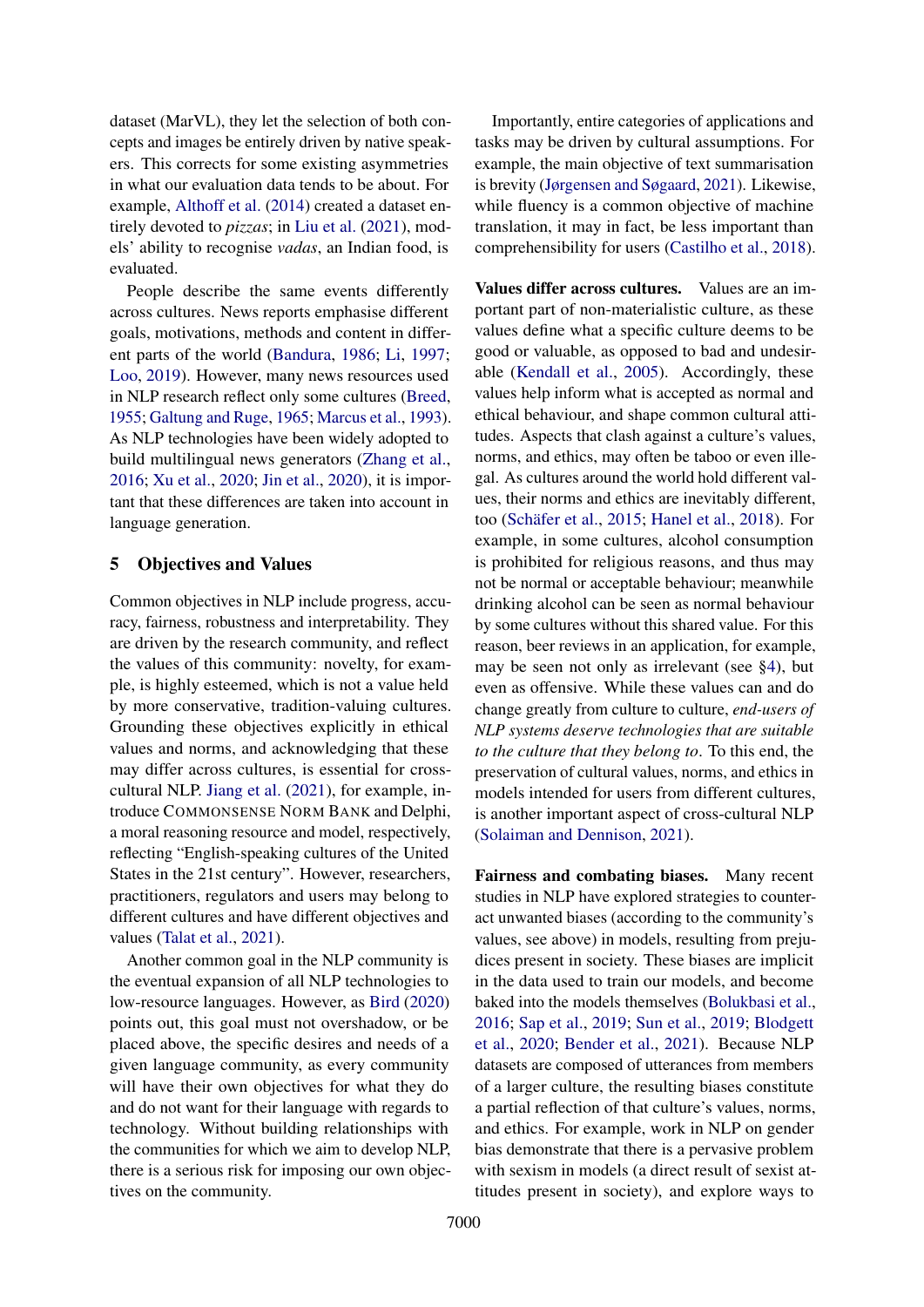remedy this [\(Friedman et al.,](#page-10-7) [2019;](#page-10-7) [Zhao et al.,](#page-16-5) [2019;](#page-16-5) [Webster et al.,](#page-15-12) [2021;](#page-15-12) [Baker Gillis,](#page-9-10) [2021\)](#page-9-10). Accordingly, just as members of any culture deserve language technology that truly serves them, *members of vulnerable groups and marginalised members in larger cultures deserve such as well*. Current research in addressing fairness and combating biases in models demonstrates how NLP can be used to tackle the challenge of inequitable cultural attitudes. In other words, the goal of countering bias in NLP can be seen as shifting existing cultures into hopefully more equitable ones.

Conflicting objectives. With regards to cultural values, cross-cultural NLP lies at the intersection of the two important, but potentially conflicting, crossroads of multicultural pluralism and societal equity: cultures will have different values, which should be respected and represented for end-users; meanwhile, cultures will also have some inequitable attitudes that hurt different end-users, and NLP should be part of the solution. Together, these conflicting aspects land cross-cultural NLP in the impossible position of needing to both *preserve* cultural values, while also *minimising* harmful cultural biases. We acknowledge that these issues become increasingly difficult to disentangle, especially for more difficult or taboo aspects of culture. On the one hand, it is dangerous for members of one culture to impose values onto the others (i.e. this would, in fact, contribute to NLP colonisation—see [§7\)](#page-8-2), and on the other hand, it is dangerous to leave marginalised groups vulnerable, when we can diminish bias against them. While none of the strategies we discuss in [§6](#page-4-0) offers a simple solution to this challenge, our goal is to bring this important conundrum in cross-cultural NLP to the community's attention. To help navigate this convoluted space, and thus ensure end-users have access to relevant NLP systems, we encourage people working in this space to collaborate with members of the culture relevant to their work, as they are the best equipped to judge what cultural aspects can appropriately be challenged. Additionally, new works in AI ethics should also be considered [\(Nanayakkara](#page-13-11) [et al.,](#page-13-11) [2021;](#page-13-11) [Hagendorff,](#page-11-12) [2020;](#page-11-12) [Prunkl et al.,](#page-14-7) [2021;](#page-14-7) [Pitta et al.,](#page-13-12) [1999;](#page-13-12) [Mohamed et al.,](#page-13-13) [2020\)](#page-13-13). An international regulatory instrument is essential for the responsible development of AI, a task that UN-ESCO is in the process of undertaking.<sup>[2](#page-4-1)</sup>

## <span id="page-4-0"></span>6 Strategies

We have identified several challenges along four dimensions of culture. Here, we highlight general strategies for cross-cultural NLP. We identify three main areas where we could direct efforts towards mitigating cross-cultural disparities: data collection, model training, and translation. Data is the backbone of NLP and any efforts towards cross-cultural NLP needs to consider the strategies involved in collecting and annotating it. Transfer learning is central to cross-lingual NLP and can serve an important role in cross-cultural NLP. Finally, translation is used to communicate between languages and will often be necessary when communicating between cultures. We explain what can be done within each of these areas each in turn.

#### 6.1 Data Collection

The most fundamental issue is the representation disparity in our data, i.e., not all cultures are (equally) represented. While the volume of multilingual datasets increases and multilingual NLU benchmarks are becoming available [\(Hu et al.,](#page-11-13) [2020;](#page-11-13) [Liang et al.,](#page-12-10) [2020;](#page-12-10) [Ruder et al.,](#page-14-8) [2021\)](#page-14-8), this does not guarantee cross-cultural representation. There are two main factors: source of data (e.g., media outlet) and origin of annotations (e.g., automatic vs human-generated). To have truly diverse datasets, we should both ensure that they not only represent diverse sources, but also multiple perspectives in terms of annotations, when applicable.

Data selection and curation. Relevant to the impact of the source of data, [Dodge et al.](#page-10-8) [\(2021\)](#page-10-8) discuss how the Colossal Clean Crawled Corpus (C4; [Raffel et al.,](#page-14-9) [2020\)](#page-14-9), an English web-based corpus, is skewed in favour of US governmental institutions and main-stream US media, while data filtering, which tries to remove slurs, or obscene words, disproportionately removes text from and about minorities (e.g., African American and LGBTQ+). Similarly, data from Wikipedia is heavily used in multilingual NLP even though it has been shown to be culturally biased [\(Callahan and Herring,](#page-10-9) [2011\)](#page-10-9). To mitigate the risks associated with using culturally biased data, data selection or curation methods should strive to use data sources that are appropriate for the target culture of downstream NLP applications. Large, general-purpose datasets should be curated so as to be as unbiased as possible, and carefully documented [\(Jo and Gebru,](#page-11-14) [2020;](#page-11-14) [Bender](#page-9-9) [et al.,](#page-9-9) [2021\)](#page-9-9).

<span id="page-4-1"></span><sup>2</sup> [https://en.unesco.org/courier/2018-3/towards-global](https://en.unesco.org/courier/2018-3/towards-global-code-ethics-artificial-intelligence-research)[code-ethics-artificial-intelligence-research](https://en.unesco.org/courier/2018-3/towards-global-code-ethics-artificial-intelligence-research)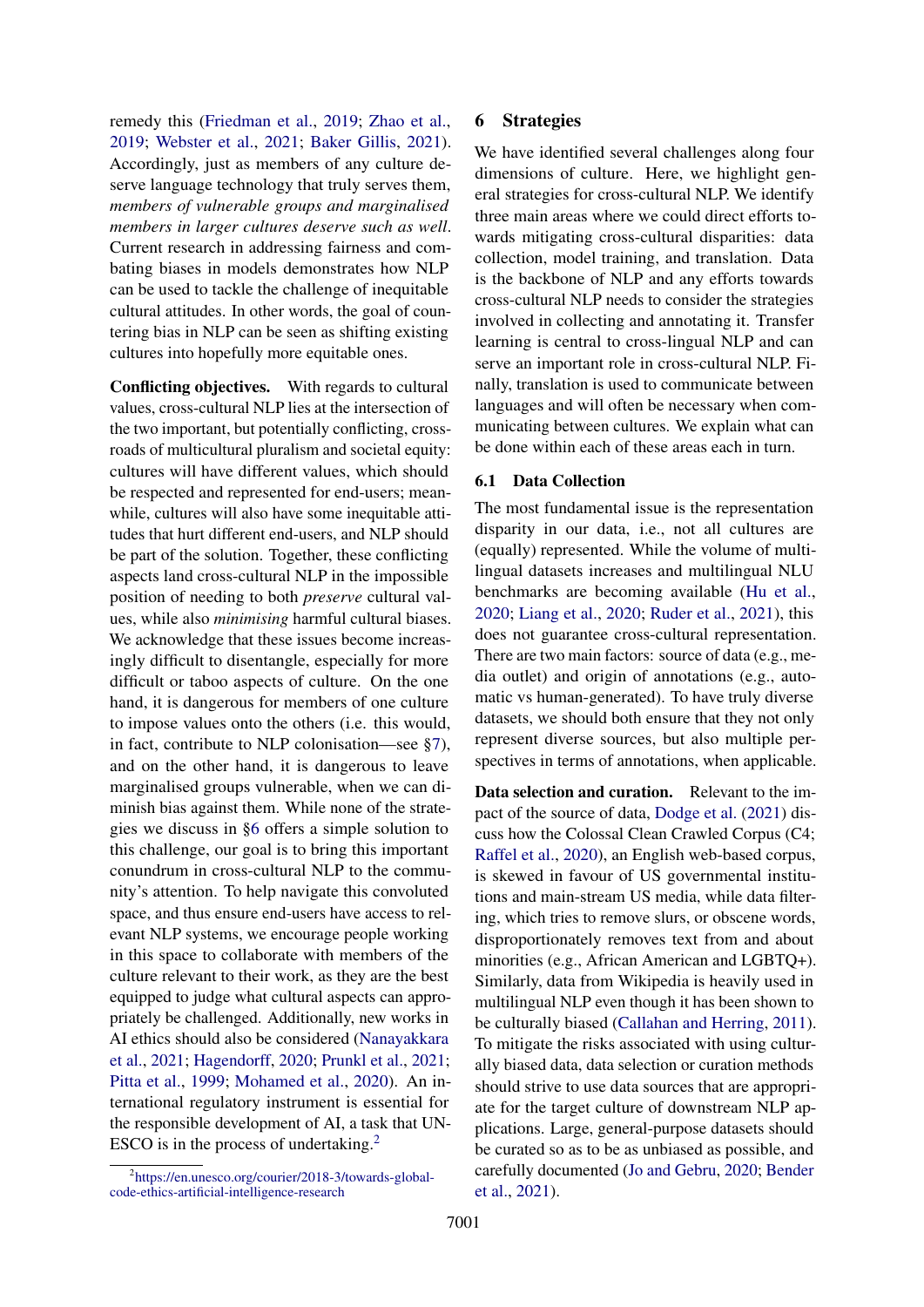As examples of culturally diverse data collection, [Liu et al.](#page-12-5) [\(2021\)](#page-12-5) and [Yin et al.](#page-16-6) [\(2021\)](#page-16-6) recruit geodiverse annotators from Africa, Asia and the Americas who are tasked with also providing the data (the images) along with the annotations (image descriptions). However, these dataset are small and thus limited to evaluation only; the cost and effort associated with collecting sufficient data to train modern NLP models means that finding culture-specific data to cover the enormous diversity of cultures represented on earth remains a formidable challenge. A diverse and open community, however, facilitates scalability in this regard. Examples for such communities include Universal Dependencies, dedicated to manual annotation of morphosyntactic datasets for over one hundred languages, covering the highest typological diversity to date among such datasets [\(Nivre et al.,](#page-13-14) [2020\)](#page-13-14). As another example, the Masakhane community aims to strengthen NLP research for African languages. It has created MasakhaNER [\(Adelani et al.,](#page-8-3) [2021\)](#page-8-3), a Named Entity Recognition dataset for 10 African languages, collected by native speakers of these languages.

Data annotation. With respect to annotation practices, a diverse pool of annotators reduces the risk of cultural bias. In the case of subjective tasks such as detecting affect, aggression, and hate speech, annotators may systematically disagree with one another due to cultural differences that are often reflected by their biases and values [\(Da](#page-10-10)[vani et al.,](#page-10-10) [2021\)](#page-10-10). Annotator disagreements may capture important nuances in such tasks that are often ignored while aggregating annotations to a single (possibly hegemonic) ground truth. Release of all annotations with each dataset, even disagreeing ones, allows training models that generalise better [\(Plank et al.,](#page-14-10) [2014;](#page-14-10) [Pavlick and Kwiatkowski,](#page-13-15) [2019;](#page-13-15) [Prabhakaran et al.,](#page-14-11) [2021;](#page-14-11) [Gordon et al.,](#page-11-15) [2022\)](#page-11-15). Careful documentation of the annotation process also plays an important role. In a recent survey of machine learning papers (including NLP ones), [Geiger et al.](#page-11-16) [\(2020\)](#page-11-16) reported a wide divergence in the level of documentation about methodological practices in human annotation. They advocate for the importance of human annotation within the research process, arguing that it ought to be given as much attention, care, and concern as is currently placed on performance based metrics.

When arguing for an increasingly diverse 'participatory design' [\(Bodker et al.,](#page-9-11) [2009\)](#page-9-11), however, it is important to consider the values, ideologies, codes, narratives, and power relations which govern the interaction between the assemblies of actors involved in data collection and annotation. This is the perspective of social-cultural studies and other critical viewpoints from the humanities [\(Mainsah](#page-13-16) [and Morrison,](#page-13-16) [2014;](#page-13-16) [Gray and Suri,](#page-11-17) [2019\)](#page-11-17).

Annotation projection. Of course, data collection for many languages and cultures can be costly. Using parallel data and a word alignment tool, annotation (for example a syntactic tree) in a source language can be transferred to a target language without extra annotation [\(Yarowsky et al.,](#page-16-7) [2001;](#page-16-7) [Hwa et al.,](#page-11-18) [2005\)](#page-11-18). A related method to create multilingual datasets is translating a dataset (typically in English) into other languages (often using machine translation). While not usually called annotation projection, it can be considered a variation of this method, since the source annotation is ported to the translated data. For example, in XNLI [\(Con](#page-10-11)[neau et al.,](#page-10-11) [2018\)](#page-10-11), the premise and hypothesis pair is translated from English to other languages and the label is reused for the translated pair. These methods help leverage data from high-resource languages to create more data for low-resource lan-guages (Agić, [2017\)](#page-9-12).

However, these methods risk ignoring target culture complexity or forcing the source culture concepts on the target culture. For example, English common sense datasets [\(Singh et al.,](#page-15-13) [2021\)](#page-15-13) include culture-specific concepts such as food ingredients, $3$  rituals and celebrations, $4$  and societal expectations.<sup>[5](#page-5-2)</sup> Translating this dataset into other languages will require making decisions about how, and whether, to modify these items to make them more intelligible in the target culture. [Lin et al.](#page-12-11) [\(2021a\)](#page-12-11) use machine translation to translate two common-sense reasoning datasets from English into 14 other languages. They attempt to deal with difficult cases by automatically flagging and removing examples which contain 'social keywords' from the dataset, or that are (again, automatically) labeled as containing non-neutral sentiment. However, these methods are unlikely to capture all examples of social behaviour and cannot identify examples of cultural over-specificity (sports teams,

<span id="page-5-0"></span><sup>3</sup>*A hot sauce is going to be hotter if it uses jalapeño peppers rather than habanero*.

<span id="page-5-1"></span><sup>4</sup>*Colt doesn't have any kids. Finley has four kids. Therefore, Finley is more likely to go Trick or Treating*.

<span id="page-5-2"></span><sup>5</sup>*Many people disapproved of the widow waiting one week after his [sic] wife's death to start dating again, rather than one year*.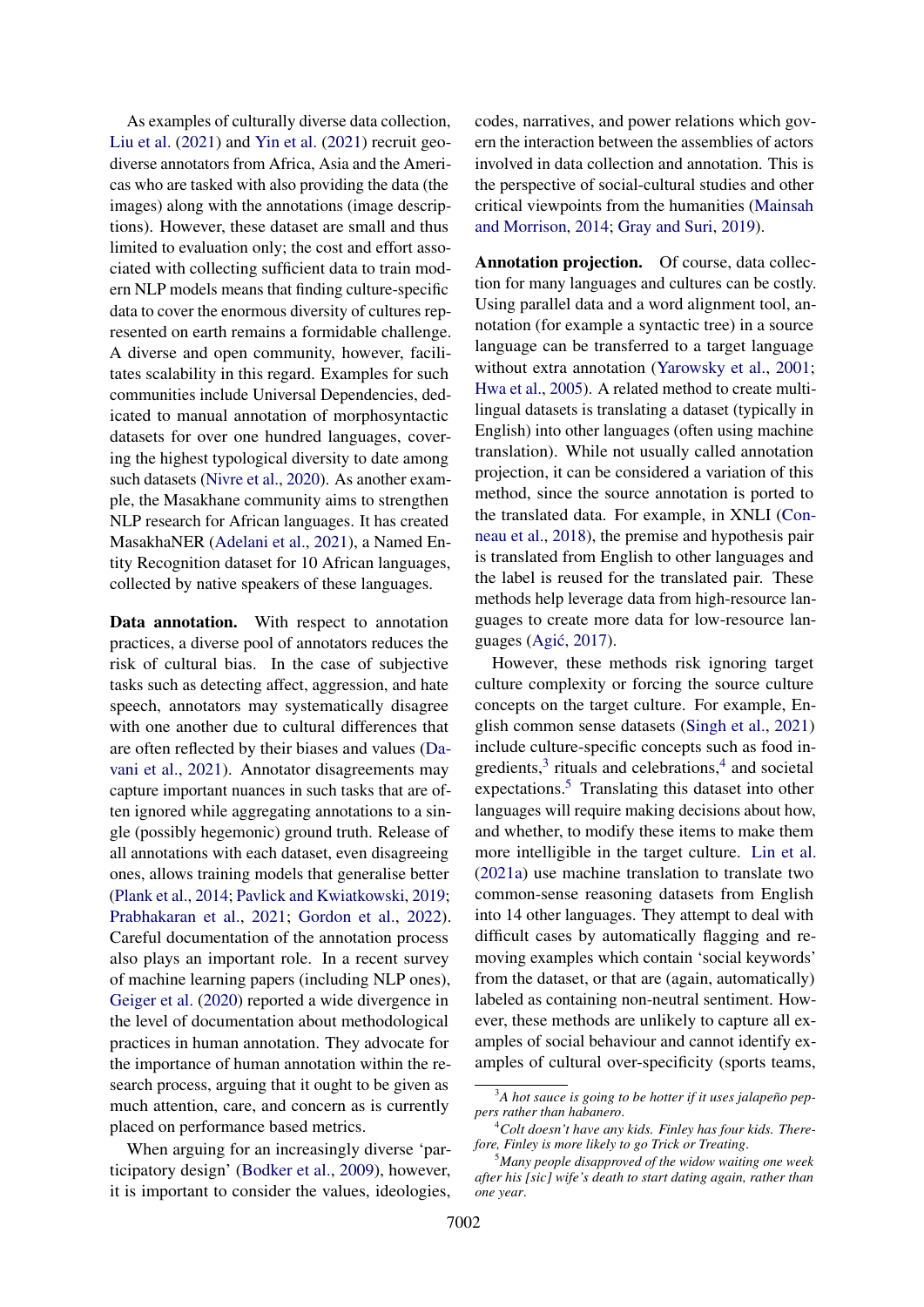jalapeños). Automatically translated *training* data can lead to worse performance than native target language data [\(Liu et al.,](#page-12-5) [2021\)](#page-12-5). However, if *evaluation* data is automatically translated too, we have no trivial way of exposing cultural biases introduced by the projection process. Culturallyaware evaluation thus necessitates data annotated directly in the target language, or at least culturallysensitive human translations.

[Ponti et al.](#page-14-12) [\(2020\)](#page-14-12) point out that literal translation of datasets is sometimes impossible or undesirable due to culture-specific concepts in the source that may be missing or unnatural in the target. In their multilingual extension of the English Choice of Plausible Alternatives (COPA; [Roem](#page-14-13)[mele et al.,](#page-14-13) [2011\)](#page-14-13) dataset, they therefore asked "carefully chosen" human translators to perform culturally-sensitive translation, and either paraphrase, substitute the original concepts with similar ones that exist in the target language, or leverage phonetically transcribed loan words.

Human translation, or original data from the target culture, is clearly the expensive option, but will often be the only way to avoid cultural bias. Only translating/generating high-quality *evaluation* data is becoming an attractive middle ground option [\(Liu et al.,](#page-12-5) [2021;](#page-12-5) [Ponti et al.,](#page-14-12) [2020;](#page-14-12) [Yin et al.,](#page-16-6) [2021\)](#page-16-6) that at least allows us to judge the success of crosslingual transfer in a culturally appropriate way.

#### 6.2 Model Training

Models can be culturally biased even when trained on culturally diverse data. On the other end, diverse cultural representation can in some cases be achieved with specific training strategies, not only data selection and annotation.

Transfer learning and pre-training. A common strategy in machine learning is to *transfer* the knowledge acquired for a task, domain or language to another. It is used extensively in the context of cross-lingual learning, motivated by similarities between languages and cultures: if only the form differs between languages, then models can learn to abstract away from it and transfer from resourcerich languages, obviating task-specific training data in many languages (Agić, [2017;](#page-9-12) [Wu and Dredze,](#page-15-14) [2019;](#page-15-14) [Blloshmi et al.,](#page-9-13) [2020\)](#page-9-13).

In this context, approaches for creating crosslingual word embeddings [\(Klementiev et al.,](#page-12-12) [2012;](#page-12-12) [Ammar et al.,](#page-9-14) [2016\)](#page-9-14) are based on the assumption that the semantic spaces of different languages are

approximately *isomorphic*. However, this assumption is violated in practice [\(Søgaard et al.,](#page-15-15) [2018,](#page-15-15) [2019\)](#page-15-16). Among linguistic reasons, cultural factors (e.g., conceptualisation) can play a role in the mismatch between the spaces. Though hardly ever considered when selecting the source language for model transfer, considering cultural factors improves performance on target languages in pragmatically motivated tasks [\(Sun et al.,](#page-15-17) [2021\)](#page-15-17).

In recent years, *model transfer* has been the mainstream paradigm with the advent of pretrained language models (PLMs), and specifically, multilingual PLMs such as mBERT [\(Devlin et al.,](#page-10-12) [2019\)](#page-10-12) and XLM-R [\(Conneau et al.,](#page-10-13) [2020\)](#page-10-13). Language models require massive amounts of data to *pre-train*. Since corpora are largely skewed in favour of few languages, this leads to crosslingual disparities. To mitigate this issue, [Con](#page-10-14)[neau and Lample](#page-10-14) [\(2019\)](#page-10-14) introduced an exponential smoothing of the language *sampling* rate leading to a less skewed data selection. [Conneau et al.](#page-10-13) [\(2020\)](#page-10-13) and [Xue et al.](#page-16-8) [\(2021\)](#page-16-8) further studied the effect of the language sampling rate, and found that more uniform sampling improves performance in low-resource languages, but hurts high-resource languages.

The reliance on pre-training means that what PLMs encode has far-reaching consequences. Several works find differences in culture-specific commonsense knowledge in multilingual PLMs, depending on the language used to probe them. These include differences in factual knowledge [\(Kass](#page-12-13)[ner et al.,](#page-12-13) [2021\)](#page-12-13), grounding of time-of-day expressions [\(Shwartz,](#page-15-18) [2022\)](#page-15-18), and social value [\(Lin et al.,](#page-12-14) [2021b\)](#page-12-14). Understanding these differences better will facilitate cultural adaptation and debiasing of NLP systems.

Training. The common methodology for training machine learning models (e.g., empirical loss minimisation) relies on maximising average performance across training examples (instead of groups, e.g., languages), which often leads to low minority performance, a phenomenon named *representation disparity* [\(Hashimoto et al.,](#page-11-19) [2018\)](#page-11-19). Model performance for minorities is often disregarded in favour of majority groups, as shown for race [\(Blodgett and](#page-9-15) [O'Connor,](#page-9-15) [2017\)](#page-9-15), gender [\(Jørgensen and Søgaard,](#page-12-9) [2021\)](#page-12-9), and age [\(Zhang et al.,](#page-16-1) [2021\)](#page-16-1). Deriving fair models from biased data is a promising countermeasure [\(Mehrabi et al.,](#page-13-17) [2021\)](#page-13-17). In a cross-cultural setting, methodologies that account for model up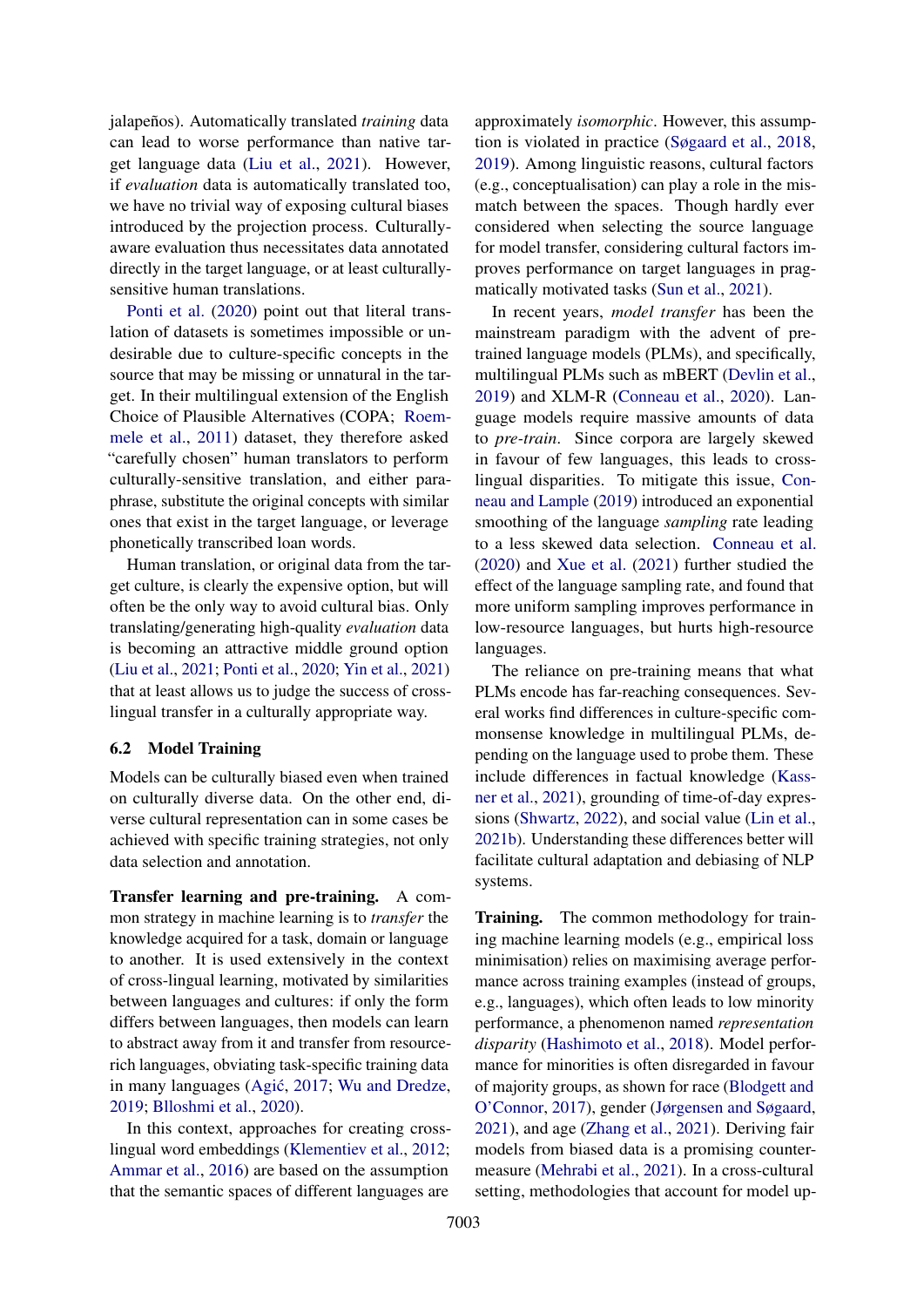dates for different groups [\(Hashimoto et al.,](#page-11-19) [2018;](#page-11-19) [Sagawa et al.,](#page-14-14) [2020;](#page-14-14) [Levy et al.,](#page-12-15) [2020\)](#page-12-15) could potentially reduce cultural biases. Most methods to balance for bias require access to protected demographic attributes [\(Sagawa et al.,](#page-14-14) [2020\)](#page-14-14), and these only partially reflect culture.

In this direction, [Zhou et al.](#page-16-9) [\(2021\)](#page-16-9) and [Ponti](#page-14-15) [et al.](#page-14-15) [\(2021\)](#page-14-15) propose using *Group Distributionally Robust Optimisation* (group DRO; [Oren et al.,](#page-13-18) [2019\)](#page-13-18) to optimise worst-case performance across languages. Similarly, [de Lhoneux et al.](#page-10-15) [\(2022\)](#page-10-15) used Worst-Case-Aware Curriculum Learning [\(Zhang](#page-16-10) [et al.,](#page-16-10) [2020\)](#page-16-10) to improve group (language) performance parity in cross-lingual dependency parsing. However, [Lent et al.](#page-12-16) [\(2021\)](#page-12-16) find that group DRO has no benefit in a low-resource settings, namely for Creole languages. Such techniques can potentially be applied to pre-training multilingual language models with better cross-lingual parity, possibly in addition to improved data sampling. Furthermore, a fairer model with respect to other attributes, besides the language dimension, can lead to less culturally biased models. While these measures are widely discussed in a multilingual framework, they are also applicable in a monolingual setting to favour a more equal representation of different cultures in a single language (e.g., a fairer representation of English-speaking communities for English NLP).

Limitations. Nonetheless, cross-lingual countermeasures are *culture-agnostic*. In other words, even if we sample languages equally, cross-cultural disparity persists, as data for a given language is also not balanced in terms of sources, and hence cultures. However, one can directly target a more diverse cross-cultural representation by applying the same principles in terms of cultures instead of languages.

Ideally, methods such as data sampling or group DRO should facilitate generalisation of universallycommon knowledge from highly-represented cultures, while granting equal representation to minority cultures. Overemphasising the former is problematic as it contributes to *cultural homogenisation*, while the latter enables mitigation of cross-cultural biases present in the underlying training data and models. There is no substitute for a larger representation of minority cultures in the data used for training and evaluation.

Finally, practical concerns include the level of granularity at which cultural groups are defined and annotated in the data (e.g., as metadata attributes or criteria for splitting text corpora). There is a continuum from representing each individual separately (which may raise privacy concerns) to considering large, culturally diverse groups (such as all Spanish speakers) as a homogeneous mass. Again, NLP dataset creators as well as model developers must be aware of the trade-off between generalisation and adaptation here.

### <span id="page-7-0"></span>6.3 Translation

Beyond NLP *for* various cultures, cross-cultural NLP can be used for bridging *between* cultures, investigating cross-cultural communication. The classic example is machine translation (MT) between languages. In MT, semantic divergences are usually treated as noise, or in any case, as imperfect translations [\(Briakou and Carpuat,](#page-10-16) [2021\)](#page-10-16). A commonly accepted criterion for translation adequacy is that the semantics of the source are preserved in the output [\(Carl,](#page-10-17) [1998;](#page-10-17) [Sulem et al.,](#page-15-19) [2015\)](#page-15-19). However, when applied for translation across cultures, translation may have different objectives. The same meaning may be inappropriate in the target culture, regardless of fluency, and require adjustments: this is referred to as *adaptation* in the translation field [\(Vinay and Darbelnet,](#page-15-5) [1995\)](#page-15-5). [Peskov et al.](#page-13-19) [\(2021\)](#page-13-19) observed that translated sentences are often opaque without cultural context (e.g., "I saw Merkel eating a Berliner from Dietsch on the ICE"), and propose adapting entities to the target culture by substituting them with their approximate counterparts. As an alternative strategy, adding explanations, for example in the form of appositives [\(Kementchedjhieva et al.,](#page-12-17) [2020\)](#page-12-17), can elucidate entities that are known in the source culture but not in the target culture. These are examples of *cross-cultural translation* [\(Sper](#page-15-20)[ber et al.,](#page-15-20) [1994\)](#page-15-20). This kind of adaptation can also be helpful in culturally-situated dialogue, where some users may be less familiar with the common ground of a particular culture; in such cases, [Abou-](#page-8-4)[Khalil et al.](#page-8-4) [\(2018\)](#page-8-4) propose to explain by analogy to concepts from the user's home culture.

Cross-cultural translation is not necessarily always between languages, but could take the form of style transfer within a language [\(Shen et al.,](#page-15-21) [2017;](#page-15-21) [Prabhumoye et al.,](#page-14-16) [2018\)](#page-14-16). For example, [Jhamtani](#page-11-20) [et al.](#page-11-20) [\(2017\)](#page-11-20) transform text from modern English to Shakespearean English. [Roy et al.](#page-14-17) [\(2015\)](#page-14-17) approach personalised marketing by adapting the style of marketing messages for specific audience segments,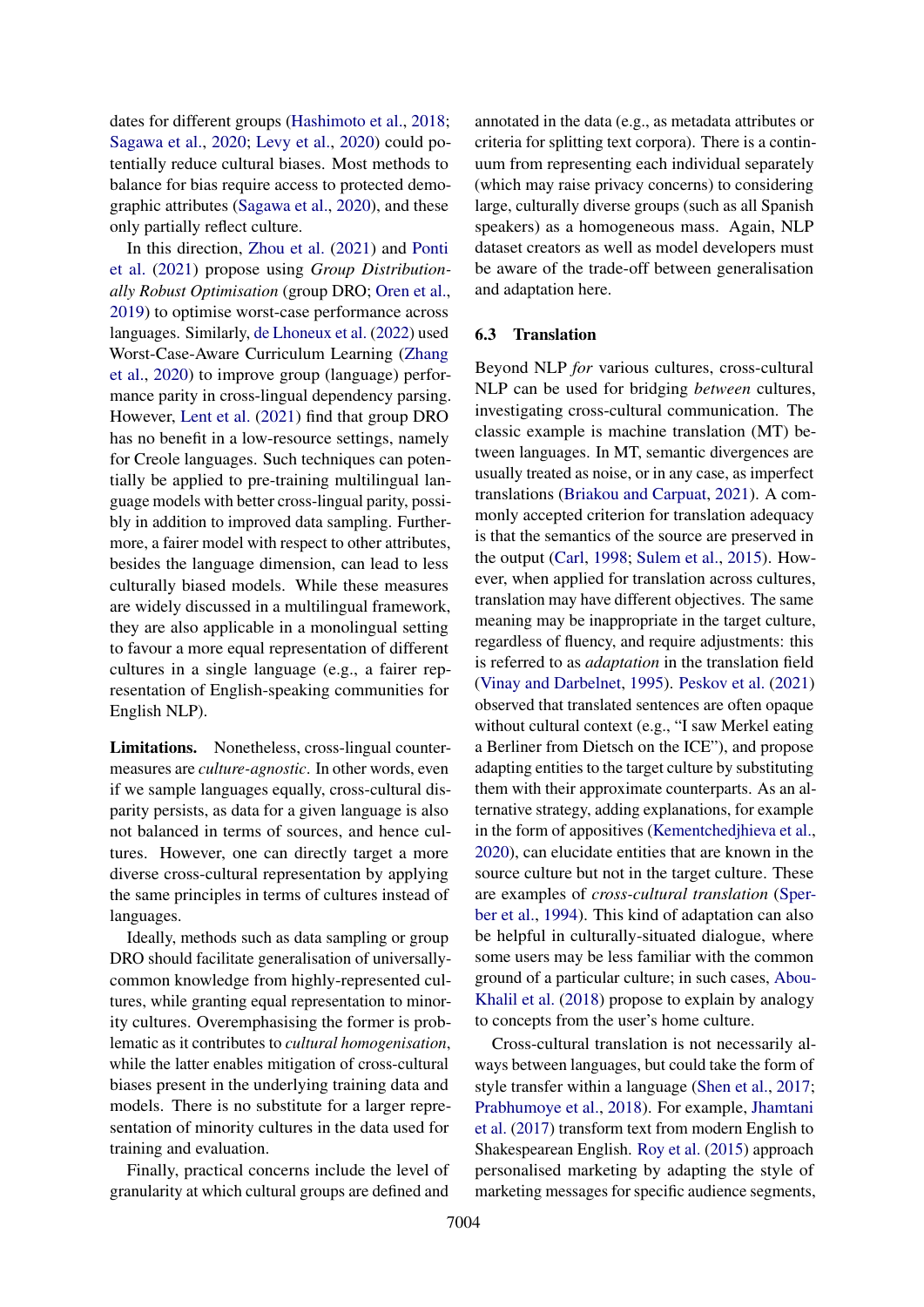defined by geographic location and occupation.

Evaluation of cross-cultural translation is challenging, as the task is not always well-defined. In particular, for style transfer, human evaluation is more reliable than automatic evaluation, but still suffers from non-standard evaluation protocols [\(Briakou et al.,](#page-10-18) [2021a,](#page-10-18)[b\)](#page-10-19). Reference-based automatic evaluation methods are particularly unreliable in this case, as the assumption that there is just one (or a few) *correct* translations is ostensibly violated [\(Song et al.,](#page-15-22) [2013;](#page-15-22) [Reiter,](#page-14-18) [2018\)](#page-14-18). This stresses the need for culture-sensitive human evaluation.

## <span id="page-8-2"></span>7 Conclusion

In this paper, we have touched on a number of ways in which cultural knowledge, preferences and values can affect NLP practices. It is important to acknowledge the breadth of culture in all of these aspects, if we should aspire to a more cross-cultural NLP. However, we do not pretend to cover all relevant aspects of culture in our taxonomy: many works in sociology posture frameworks to better explain and catalogue the specific elements that compose a culture [\(Dant,](#page-10-20) [1999;](#page-10-20) [Hofstede,](#page-11-21) [2001;](#page-11-21) [Kendall et al.,](#page-12-1) [2005;](#page-12-1) [Woodward,](#page-15-23) [2007\)](#page-15-23). We encourage further investigation of their impact on NLP.

Finally, present-day computational science have inherited colonising practices, which in NLP are realised as "homogenisation of perspectives" and "algorithmic monoculture" [\(Kleinberg and Ragha](#page-12-18)[van,](#page-12-18) [2021;](#page-12-18) [Bommasani et al.,](#page-9-16) [2021\)](#page-9-16). While there is general agreement in the NLP community that we need to represent cultures from outside Western, Educated, Industrialised, Rich, and Democratic (WEIRD) societies [\(Henrich et al.,](#page-11-22) [2010\)](#page-11-22), representation alone is not enough if we do not also allow them to prioritise their goals and values, rather than the goals and values held by the NLP community. Decolonisation [\(Bird,](#page-9-6) [2020;](#page-9-6) [Mohamed et al.,](#page-13-13) [2020;](#page-13-13) [Birhane and Guest,](#page-9-17) [2021\)](#page-9-17) aims to dismantle harmful power asymmetries and concepts of knowledge, turning us instead towards a "pluriversal epistemology of the future" [\(Mignolo,](#page-13-20) [2012\)](#page-13-20) that unlike universalisms, acknowledges and supports a wider radius of socio-political, ecological, cultural, and economic needs [\(Mohamed et al.,](#page-13-13) [2020\)](#page-13-13).

## Acknowledgements

The authors thank Desmond Elliott and Vinit Ravishankar for participating in preliminary discussions about the ideas presented in this paper. We are grateful to Omri Abend, members of the CoAStaL NLP group and the anonymous reviewers for their constructive feedback. This project has received funding from the European Union's Horizon 2020 research and innovation programme under the Marie Skłodowska-Curie grant agreement No 801199 (*Heather Lent* and *Emanuele Bugliarello*). This work is also partly funded by the Innovation Fund Denmark  $(IFD)<sup>6</sup>$  $(IFD)<sup>6</sup>$  $(IFD)<sup>6</sup>$  under File No. 0175-00011A (*Ilias Chalkidis* and *Anders Søgaard*). *Miryam de Lhoneux* was funded by the Swedish Research Council (grant 2020-00437).

#### 8 Ethical Aspects and Broader Impact

As discussed in [§5,](#page-3-0) norms and ethics are culturedependent, and in some cases there is a conflict between maintaining researchers' and practitioners' ethical values (such as social equity) and multicultural acceptance. It is not our place to settle this conflict or to provide answers, but we stress that asking the question, of which values should prevail in each case, is essential for cross-cultural NLP. Furthermore, language technology for local communities must involve the members of those communities in an active, participatory manner, in order to decolonise language technology and respect the sovereignty of local people over their data [\(Bird,](#page-9-6) [2020;](#page-9-6) [Mukhija et al.,](#page-13-21) [2021\)](#page-13-21).

#### References

- <span id="page-8-0"></span>Amine Abdaoui, Mohamed Berrimi, Mourad Oussalah, and Abdelouahab Moussaoui. 2021. Dziribert: a pre-trained language model for the Algerian dialect. *arXiv preprint arXiv:2109.12346*.
- <span id="page-8-4"></span>Victoria Abou-Khalil, Toru Ishida, Masayuki Otani, Brendan Flanagan, Hiroaki Ogata, and Donghui Lin. 2018. Learning culturally situated dialogue strategies to support language learners. *Research and Practice in Technology Enhanced Learning*, 13(1):1–20.
- <span id="page-8-1"></span>Anurag Acharya, Kartik Talamadupula, and Mark A. Finlayson. 2021. [Toward an atlas of cultural com](https://usc-isi-i2.github.io/AAAI21workshop/papers/Acharya_CSKGsAAAI-21.pdf)[monsense for machine reasoning.](https://usc-isi-i2.github.io/AAAI21workshop/papers/Acharya_CSKGsAAAI-21.pdf) In *Proceedings of the Workshop on Common Sense Knowledge Graphs (CSKGs)*, Online. Held in conjunction with the 35th AAAI Conference on Artificial Intelligence (AAAI 2021).
- <span id="page-8-3"></span>David Ifeoluwa Adelani, Jade Z. Abbott, Graham Neubig, Daniel D'souza, Julia Kreutzer, Constantine Lignos, Chester Palen-Michel, Happy Buzaaba, Shruti

<span id="page-8-5"></span><sup>6</sup><https://innovationsfonden.dk/en>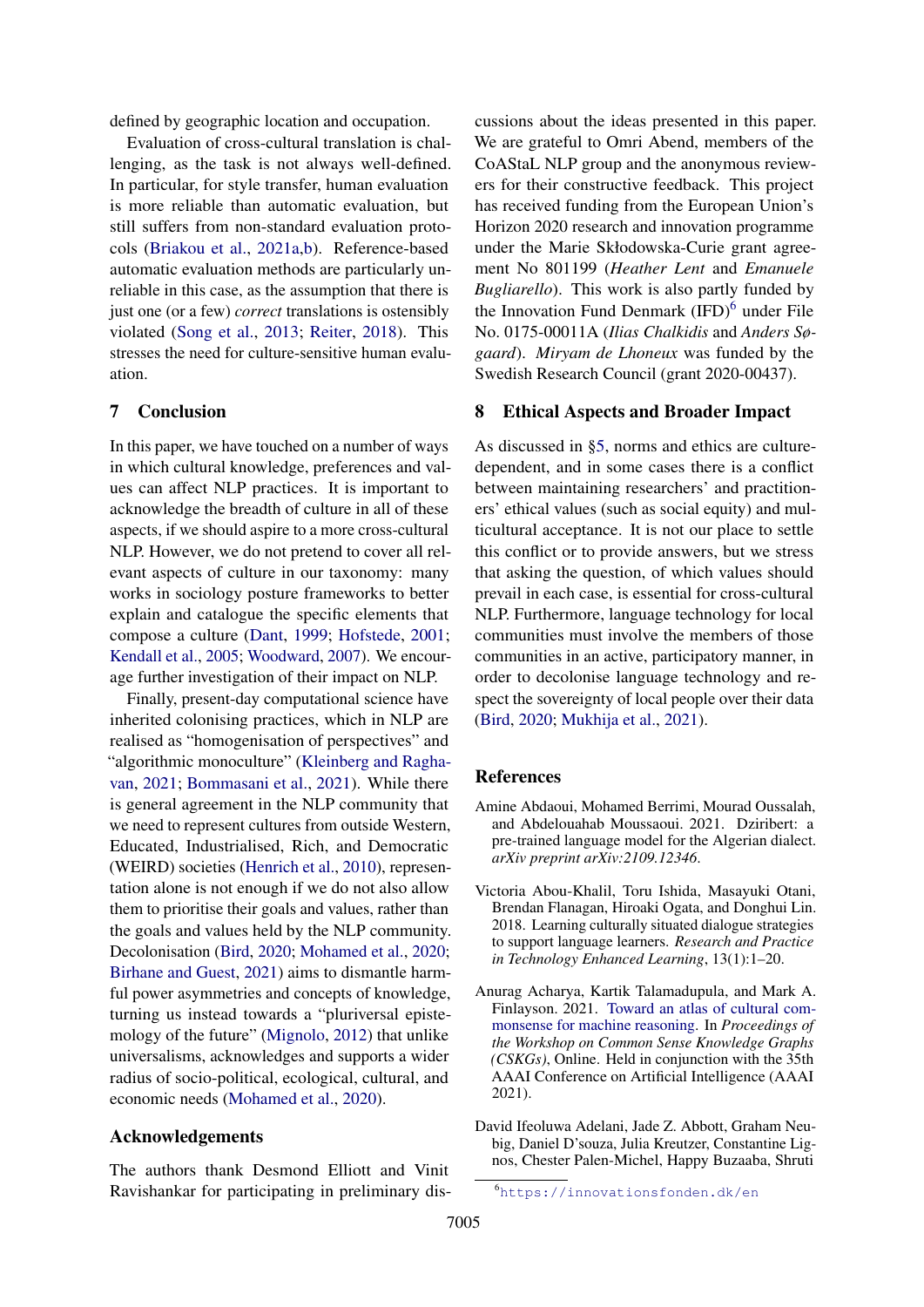Rijhwani, Sebastian Ruder, Stephen Mayhew, Israel Abebe Azime, Shamsuddeen Hassan Muhammad, Chris Chinenye Emezue, Joyce Nakatumba-Nabende, Perez Ogayo, Aremu Anuoluwapo, Catherine Gitau, Derguene Mbaye, Jesujoba O. Alabi, Seid Muhie Yimam, Tajuddeen Gwadabe, Ignatius Ezeani, Rubungo Andre Niyongabo, Jonathan Mukiibi, Verrah Otiende, Iroro Orife, Davis David, Samba Ngom, Tosin P. Adewumi, Paul Rayson, Mofetoluwa Adeyemi, Gerald Muriuki, Emmanuel Anebi, Chiamaka Chukwuneke, Nkiruka Odu, Eric Peter Wairagala, Samuel Oyerinde, Clemencia Siro, Tobius Saul Bateesa, Temilola Oloyede, Yvonne Wambui, Victor Akinode, Deborah Nabagereka, Maurice Katusiime, Ayodele Awokoya, Mouhamadane Mboup, Dibora Gebreyohannes, Henok Tilaye, Kelechi Nwaike, Degaga Wolde, Abdoulaye Faye, Blessing Sibanda, Orevaoghene Ahia, Bonaventure F. P. Dossou, Kelechi Ogueji, Thierno Ibrahima Diop, Abdoulaye Diallo, Adewale Akinfaderin, Tendai Marengereke, and Salomey Osei. 2021. [MasakhaNER: Named entity](http://arxiv.org/abs/2103.11811) [recognition for African languages.](http://arxiv.org/abs/2103.11811) In *AfricaNLP workshop at EACL 2021*.

- <span id="page-9-12"></span>Željko Agić. 2017. [Cross-lingual parser selection](https://aclanthology.org/W17-0401) [for low-resource languages.](https://aclanthology.org/W17-0401) In *Proceedings of the NoDaLiDa 2017 Workshop on Universal Dependencies (UDW 2017)*, pages 1–10, Gothenburg, Sweden. Association for Computational Linguistics.
- <span id="page-9-4"></span>Tim Althoff, Cristian Danescu-Niculescu-Mizil, and Dan Jurafsky. 2014. How to ask for a favor: A case study on the success of altruistic requests. In *Proceedings of the International Conference on Weblogs and Social Media (ICWSM)*.
- <span id="page-9-14"></span>Waleed Ammar, George Mulcaire, Yulia Tsvetkov, Guillaume Lample, Chris Dyer, and Noah A. Smith. 2016. Massively multilingual word embeddings. *ArXiv*, abs/1602.01925.
- <span id="page-9-1"></span>Wissam Antoun, Fady Baly, and Hazem Hajj. 2020. [AraBERT: Transformer-based model for Arabic lan](https://aclanthology.org/2020.osact-1.2)[guage understanding.](https://aclanthology.org/2020.osact-1.2) In *Proceedings of the 4th Workshop on Open-Source Arabic Corpora and Processing Tools, with a Shared Task on Offensive Language Detection*, pages 9–15, Marseille, France. European Language Resource Association.
- <span id="page-9-10"></span>Noa Baker Gillis. 2021. [Sexism in the judiciary: The im](https://doi.org/10.18653/v1/2021.gebnlp-1.6)[portance of bias definition in NLP and in our courts.](https://doi.org/10.18653/v1/2021.gebnlp-1.6) In *Proceedings of the 3rd Workshop on Gender Bias in Natural Language Processing*, pages 45–54, Online. Association for Computational Linguistics.
- <span id="page-9-5"></span>Albert Bandura. 1986. *[Social Foundations of Thought](https://books.google.com.do/books?id=HJhqAAAAMAAJ) [and Action: A Social Cognitive Theory](https://books.google.com.do/books?id=HJhqAAAAMAAJ)*. Prentice-Hall series in social learning theory. Prentice-Hall.
- <span id="page-9-2"></span>Mikhail Bautin, Lohit Vijayarenu, and Steven Skiena. 2008. International sentiment analysis for news and blogs. In *ICWSM*.
- <span id="page-9-9"></span>Emily M. Bender, Timnit Gebru, Angelina McMillan-Major, and Shmargaret Shmitchell. 2021. [On the](https://doi.org/10.1145/3442188.3445922)

[dangers of stochastic parrots: Can language mod](https://doi.org/10.1145/3442188.3445922)[els be too big?](https://doi.org/10.1145/3442188.3445922) . In *Proceedings of the 2021 ACM Conference on Fairness, Accountability, and Transparency*, FAccT '21, page 610–623, New York, NY, USA. Association for Computing Machinery.

- <span id="page-9-0"></span>Paola Bentivoglio and Mercedes Sedano. 2011. Morphosyntactic variation in Spanish-speaking Latin America. *The handbook of Hispanic sociolinguistics*, pages 168–186.
- <span id="page-9-3"></span>Brent Berlin and Paul Kay. 1969. *Basic color terms: Their universality and evolution*. University of California Press.
- <span id="page-9-6"></span>Steven Bird. 2020. [Decolonising speech and language](https://doi.org/10.18653/v1/2020.coling-main.313) [technology.](https://doi.org/10.18653/v1/2020.coling-main.313) In *Proceedings of the 28th International Conference on Computational Linguistics*, pages 3504–3519, Barcelona, Spain (Online). International Committee on Computational Linguistics.
- <span id="page-9-17"></span>Abeba Birhane and Olivia Guest. 2021. [Towards de](https://arxiv.org/abs/2009.14258)[colonising computational sciences.](https://arxiv.org/abs/2009.14258) *Kvinder, Køn & Forskning*, 29(2):60–73.
- <span id="page-9-13"></span>Rexhina Blloshmi, Rocco Tripodi, and Roberto Navigli. 2020. [XL-AMR: Enabling cross-lingual AMR](https://doi.org/10.18653/v1/2020.emnlp-main.195) [parsing with transfer learning techniques.](https://doi.org/10.18653/v1/2020.emnlp-main.195) In *Proceedings of the 2020 Conference on Empirical Methods in Natural Language Processing (EMNLP)*, pages 2487–2500, Online. Association for Computational Linguistics.
- <span id="page-9-8"></span>Su Lin Blodgett, Solon Barocas, Hal Daumé III, and Hanna Wallach. 2020. [Language \(technology\) is](https://doi.org/10.18653/v1/2020.acl-main.485) [power: A critical survey of "bias" in NLP.](https://doi.org/10.18653/v1/2020.acl-main.485) In *Proceedings of the 58th Annual Meeting of the Association for Computational Linguistics*, pages 5454– 5476, Online. Association for Computational Linguistics.
- <span id="page-9-15"></span>Su Lin Blodgett and Brendan T. O'Connor. 2017. Racial disparity in natural language processing: A case study of social media African-American English. In *Workshop on Fairness, Accountability, and Transparency in Machine Learning (FAT/ML 2017)*.
- <span id="page-9-11"></span>Keld Bodker, Finn Kensing, and Jesper Simonsen. 2009. *Participatory IT design: Designing for business and workplace realities*. MIT press.
- <span id="page-9-7"></span>Tolga Bolukbasi, Kai-Wei Chang, James Y Zou, Venkatesh Saligrama, and Adam T Kalai. 2016. [Man](https://proceedings.neurips.cc/paper/2016/file/a486cd07e4ac3d270571622f4f316ec5-Paper.pdf) [is to computer programmer as woman is to home](https://proceedings.neurips.cc/paper/2016/file/a486cd07e4ac3d270571622f4f316ec5-Paper.pdf)[maker? Debiasing word embeddings.](https://proceedings.neurips.cc/paper/2016/file/a486cd07e4ac3d270571622f4f316ec5-Paper.pdf) In *Advances in Neural Information Processing Systems*, volume 29. Curran Associates, Inc.
- <span id="page-9-16"></span>Rishi Bommasani, Drew A Hudson, Ehsan Adeli, Russ Altman, Simran Arora, Sydney von Arx, Michael S Bernstein, Jeannette Bohg, Antoine Bosselut, Emma Brunskill, et al. 2021. On the opportunities and risks of foundation models. *arXiv preprint arXiv:2108.07258*.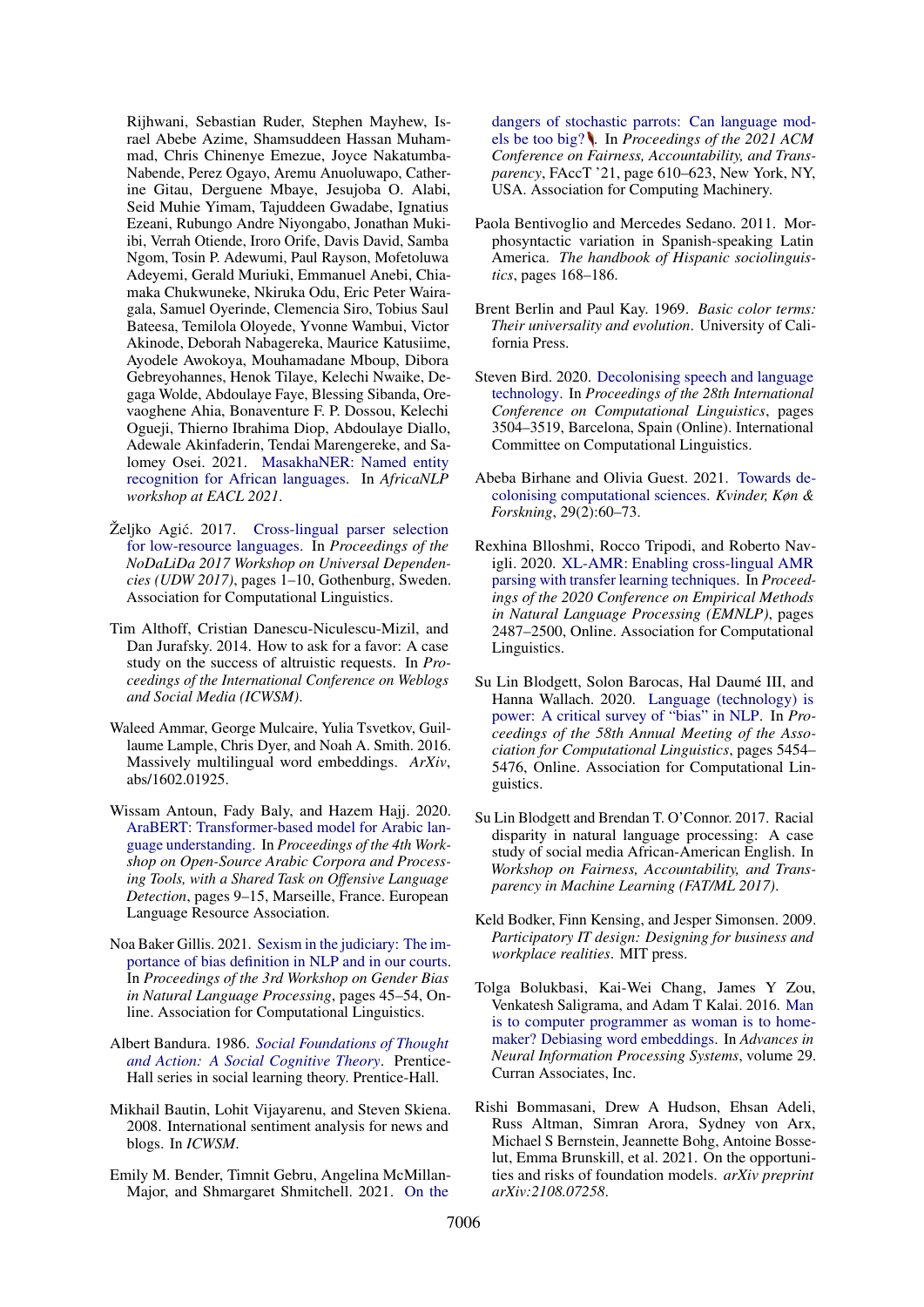- <span id="page-10-4"></span>Melissa Bowerman and Soonja Choi. 2001. *Language acquisition and conceptual development*, chapter Shaping meanings for language: Universal and language-specific in the acquisition of semantic categories. Cambridge University Press.
- <span id="page-10-5"></span>Warren Breed. 1955. Social control in the newsroom: A functional analysis. *Social Forces*, 33:326–335.
- <span id="page-10-18"></span>Eleftheria Briakou, Sweta Agrawal, Joel Tetreault, and Marine Carpuat. 2021a. [Evaluating the evaluation](https://aclanthology.org/2021.emnlp-main.100) [metrics for style transfer: A case study in multilin](https://aclanthology.org/2021.emnlp-main.100)[gual formality transfer.](https://aclanthology.org/2021.emnlp-main.100) In *Proceedings of the 2021 Conference on Empirical Methods in Natural Language Processing*, pages 1321–1336, Online and Punta Cana, Dominican Republic. Association for Computational Linguistics.
- <span id="page-10-19"></span>Eleftheria Briakou, Sweta Agrawal, Ke Zhang, Joel Tetreault, and Marine Carpuat. 2021b. [A review of](https://doi.org/10.18653/v1/2021.gem-1.6) [human evaluation for style transfer.](https://doi.org/10.18653/v1/2021.gem-1.6) In *Proceedings of the 1st Workshop on Natural Language Generation, Evaluation, and Metrics (GEM 2021)*, pages 58–67, Online. Association for Computational Linguistics.
- <span id="page-10-16"></span>Eleftheria Briakou and Marine Carpuat. 2021. [Beyond](https://doi.org/10.18653/v1/2021.acl-long.562) [noise: Mitigating the impact of fine-grained seman](https://doi.org/10.18653/v1/2021.acl-long.562)[tic divergences on neural machine translation.](https://doi.org/10.18653/v1/2021.acl-long.562) In *Proceedings of the 59th Annual Meeting of the Association for Computational Linguistics and the 11th International Joint Conference on Natural Language Processing (Volume 1: Long Papers)*, pages 7236– 7249, Online. Association for Computational Linguistics.
- <span id="page-10-1"></span>Nina Brown, Thomas McIlwraith, and Laura Tubelle de González. 2020. *Perspectives: An Open Introduction to Cultural Anthropology*, 2 edition, chapter 4. Language. The American Anthropological Association.
- <span id="page-10-9"></span>Ewa Callahan and Susan C. Herring. 2011. Cultural bias in Wikipedia content on famous persons. *J. Assoc. Inf. Sci. Technol.*, 62:1899–1915.
- <span id="page-10-17"></span>Michael Carl. 1998. Meaning preservation in machine translation. *10th European summer school in logic, language and information (ESSLI'98)*.
- <span id="page-10-6"></span>Sheila Castilho, Stephen Doherty, Federico Gaspari, and Joss Moorkens. 2018. *[Approaches to Human](https://doi.org/10.1007/978-3-319-91241-7_2) [and Machine Translation Quality Assessment](https://doi.org/10.1007/978-3-319-91241-7_2)*, pages 9–38. Springer International Publishing, Cham.
- <span id="page-10-3"></span>José Cañete, Gabriel Chaperon, Rodrigo Fuentes, Jou-Hui Ho, Hojin Kang, and Jorge Pérez. 2020. Spanish pre-trained BERT model and evaluation data. In *PML4DC at ICLR 2020*.
- <span id="page-10-13"></span>Alexis Conneau, Kartikay Khandelwal, Naman Goyal, Vishrav Chaudhary, Guillaume Wenzek, Francisco Guzmán, Edouard Grave, Myle Ott, Luke Zettlemoyer, and Veselin Stoyanov. 2020. [Unsupervised](https://doi.org/10.18653/v1/2020.acl-main.747)

[cross-lingual representation learning at scale.](https://doi.org/10.18653/v1/2020.acl-main.747) In *Proceedings of the 58th Annual Meeting of the Association for Computational Linguistics*, pages 8440– 8451, Online. Association for Computational Linguistics.

- <span id="page-10-14"></span>Alexis Conneau and Guillaume Lample. 2019. [Cross](https://proceedings.neurips.cc/paper/2019/file/c04c19c2c2474dbf5f7ac4372c5b9af1-Paper.pdf)[lingual language model pretraining.](https://proceedings.neurips.cc/paper/2019/file/c04c19c2c2474dbf5f7ac4372c5b9af1-Paper.pdf) In *Advances in Neural Information Processing Systems*, volume 32. Curran Associates, Inc.
- <span id="page-10-11"></span>Alexis Conneau, Ruty Rinott, Guillaume Lample, Adina Williams, Samuel Bowman, Holger Schwenk, and Veselin Stoyanov. 2018. [XNLI: Evaluating cross](https://doi.org/10.18653/v1/D18-1269)[lingual sentence representations.](https://doi.org/10.18653/v1/D18-1269) In *Proceedings of the 2018 Conference on Empirical Methods in Natural Language Processing*, pages 2475–2485, Brussels, Belgium. Association for Computational Linguistics.
- <span id="page-10-20"></span>Tim Dant. 1999. *Material culture in the social world*. McGraw-Hill Education (UK).
- <span id="page-10-10"></span>Aida Mostafazadeh Davani, Mark Díaz, and Vinodkumar Prabhakaran. 2021. [Dealing with disagreements:](http://arxiv.org/abs/2110.05719) [Looking beyond the majority vote in subjective an](http://arxiv.org/abs/2110.05719)[notations.](http://arxiv.org/abs/2110.05719)
- <span id="page-10-15"></span>Miryam de Lhoneux, Sheng Zhang, and Anders Søgaard. 2022. [Zero-shot dependency parsing with](https://openreview.net/pdf?id=h0lckggpp4X) [worst-case aware automated curriculum learning.](https://openreview.net/pdf?id=h0lckggpp4X) In *Proceedings of ACL*.
- <span id="page-10-12"></span>Jacob Devlin, Ming-Wei Chang, Kenton Lee, and Kristina Toutanova. 2019. [BERT: Pre-training of](https://doi.org/10.18653/v1/N19-1423) [deep bidirectional transformers for language under](https://doi.org/10.18653/v1/N19-1423)[standing.](https://doi.org/10.18653/v1/N19-1423) In *Proceedings of the 2019 Conference of the North American Chapter of the Association for Computational Linguistics: Human Language Technologies, Volume 1 (Long and Short Papers)*, pages 4171–4186, Minneapolis, Minnesota. Association for Computational Linguistics.
- <span id="page-10-8"></span>Jesse Dodge, Maarten Sap, Ana Marasovic, William Agnew, Gabriel Ilharco, Dirk Groeneveld, and Matt Gardner. 2021. [Documenting the English colossal](http://arxiv.org/abs/2104.08758) [clean crawled corpus.](http://arxiv.org/abs/2104.08758) *CoRR*, abs/2104.08758.
- <span id="page-10-0"></span>David M. Eberhard, Gary F. Simons, and Charles D. Fennig. 2021. [Ethnologue: Languages of the world.](https://www.ethnologue.com/about/problem-language-identification)
- <span id="page-10-2"></span>Oliver Falck, Stephan Heblich, Alfred Lameli, and Jens Südekum. 2012. [Dialects, cultural identity, and](https://doi.org/https://doi.org/10.1016/j.jue.2012.05.007) [economic exchange.](https://doi.org/https://doi.org/10.1016/j.jue.2012.05.007) *Journal of Urban Economics*, 72(2):225–239.
- <span id="page-10-7"></span>Scott Friedman, Sonja Schmer-Galunder, Anthony Chen, and Jeffrey Rye. 2019. [Relating word embed](https://doi.org/10.18653/v1/W19-3803)[ding gender biases to gender gaps: A cross-cultural](https://doi.org/10.18653/v1/W19-3803) [analysis.](https://doi.org/10.18653/v1/W19-3803) In *Proceedings of the First Workshop on Gender Bias in Natural Language Processing*, pages 18–24, Florence, Italy. Association for Computational Linguistics.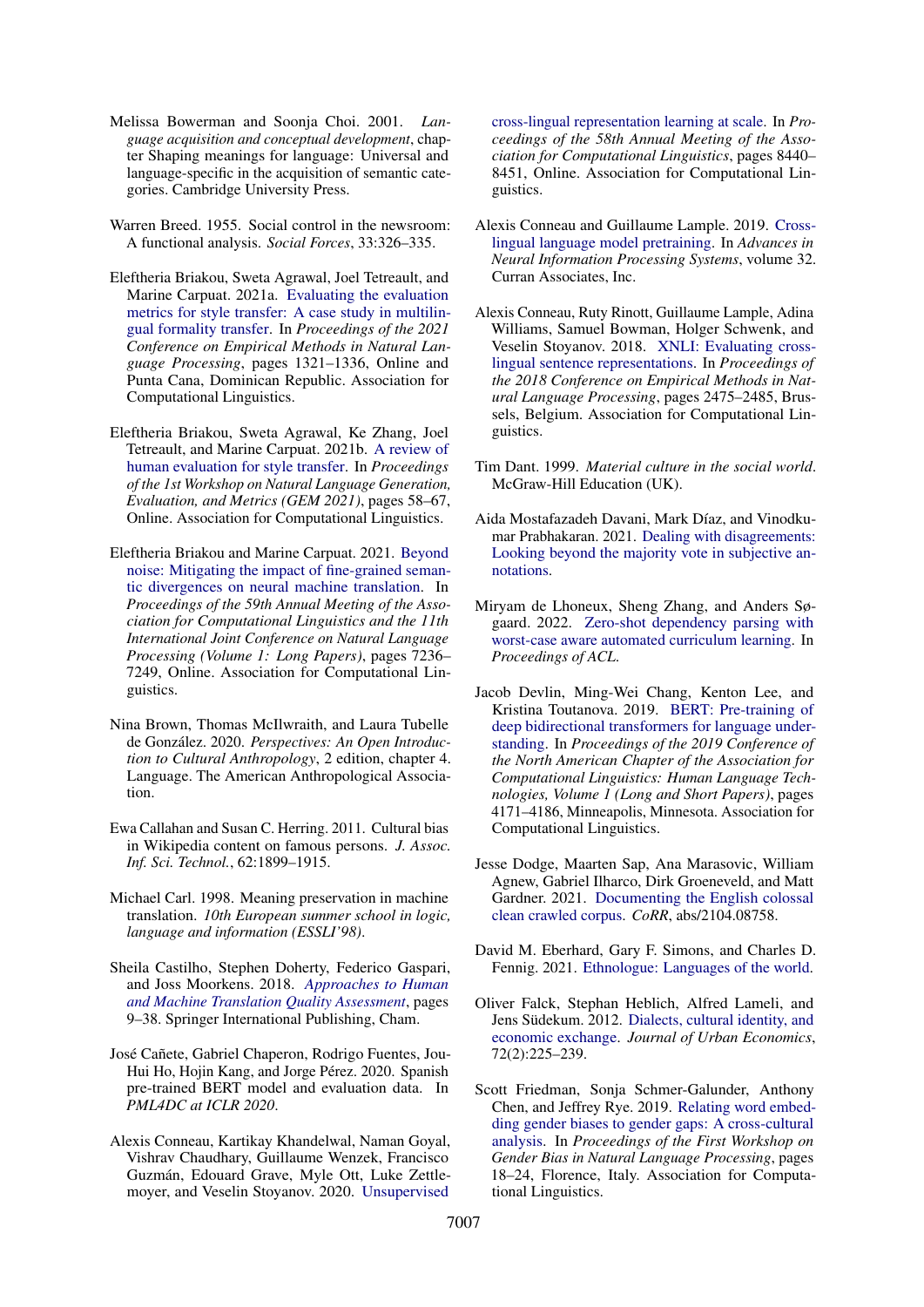- <span id="page-11-8"></span>Johan Galtung and Mari Holmboe Ruge. 1965. The structure of foreign news: The presentation of the Congo, Cuba and Cyprus crises in four Norwegian newspapers. *Journal of Peace Research*, 2(1):64–90.
- <span id="page-11-1"></span>Fengping Gao. 2005. Japanese: A heavily culture-laden language. *Journal of Intercultural Communication*, 10:1404–1634.
- <span id="page-11-16"></span>R Stuart Geiger, Kevin Yu, Yanlai Yang, Mindy Dai, Jie Qiu, Rebekah Tang, and Jenny Huang. 2020. Garbage in, garbage out? Do machine learning application papers in social computing report where human-labeled training data comes from? In *Proceedings of the 2020 Conference on Fairness, Accountability, and Transparency*, pages 325–336.
- <span id="page-11-15"></span>Mitchell L Gordon, Michelle S Lam, Joon Sung Park, Kayur Patel, Jeffrey T Hancock, Tatsunori Hashimoto, and Michael S Bernstein. 2022. Jury learning: Integrating dissenting voices into machine learning models. *arXiv preprint arXiv:2202.02950*.
- <span id="page-11-17"></span>Mary L Gray and Siddharth Suri. 2019. *Ghost work: How to stop Silicon Valley from building a new global underclass*. Eamon Dolan Books.
- <span id="page-11-12"></span>Thilo Hagendorff. 2020. [The ethics of AI ethics:](https://doi.org/10.1007/s11023-020-09517-8) [An evaluation of guidelines.](https://doi.org/10.1007/s11023-020-09517-8) *Minds and Machines*, 30(1):99–120.
- <span id="page-11-11"></span>Paul H. P. Hanel, Gregory R. Maio, Ana K. S. Soares, Katia C. Vione, Gabriel L. de Holanda Coelho, Valdiney V. Gouveia, Appasaheb C. Patil, Shanmukh V. Kamble, and Antony S. R. Manstead. 2018. [Cross-cultural differences and similarities in human](https://doi.org/10.3389/fpsyg.2018.00849) [value instantiation.](https://doi.org/10.3389/fpsyg.2018.00849) *Frontiers in Psychology*, 9:849.
- <span id="page-11-6"></span>Nina Hansen, Tom Postmes, Annika Tovote, and Annemarie Bos. 2014. How modernization instigates social change: Laptop usage as a driver of cultural value change and gender equality in a developing country. *Journal of Cross-Cultural Psychology*, 45(8):1229— -1248.
- <span id="page-11-3"></span>Shlomo Hareli, Konstantinos Kafetsios, and Ursula Hess. 2015. A cross-cultural study on emotion expression and the learning of social norms. *Frontiers in psychology*, 6:1501.
- <span id="page-11-19"></span>Tatsunori Hashimoto, Megha Srivastava, Hongseok Namkoong, and Percy Liang. 2018. [Fairness with](http://proceedings.mlr.press/v80/hashimoto18a.html)[out demographics in repeated loss minimization.](http://proceedings.mlr.press/v80/hashimoto18a.html) In *Proceedings of the 35th International Conference on Machine Learning*, volume 80 of *Proceedings of Machine Learning Research*, pages 1929–1938, Stockholmsmässan, Stockholm Sweden. PMLR.
- <span id="page-11-7"></span>Martin Heidegger. 1927, 1953. *Sein und Zeit*, 16. aufl. edition. Niemeyer, Tübingen.
- <span id="page-11-22"></span>Joseph Henrich, Steven J Heine, and Ara Norenzayan. 2010. The weirdest people in the world? *Behavioral and brain sciences*, 33(2-3):61–83.
- <span id="page-11-5"></span>Christine Hine. 2020. [The evolution and diversification](https://doi.org/10.1080/1461670X.2020.1719369) [of Twitter as a cultural artefact in the British press](https://doi.org/10.1080/1461670X.2020.1719369) [2007–2014.](https://doi.org/10.1080/1461670X.2020.1719369) *Journalism Studies*, 21(5):678–696.
- <span id="page-11-21"></span>Geert Hofstede. 2001. *Culture's consequences: Comparing values, behaviors, institutions and organizations across nations*. Sage publications.
- <span id="page-11-2"></span>Juliane House and Gabriele Kasper. 2011. Politeness markers in English and German. In *Conversational routine*, pages 157–186. De Gruyter Mouton.
- <span id="page-11-0"></span>Dirk Hovy and Diyi Yang. 2021. [The importance of](https://doi.org/10.18653/v1/2021.naacl-main.49) [modeling social factors of language: Theory and](https://doi.org/10.18653/v1/2021.naacl-main.49) [practice.](https://doi.org/10.18653/v1/2021.naacl-main.49) In *Proceedings of the 2021 Conference of the North American Chapter of the Association for Computational Linguistics: Human Language Technologies*, pages 588–602, Online. Association for Computational Linguistics.
- <span id="page-11-13"></span>Junjie Hu, Sebastian Ruder, Aditya Siddhant, Graham Neubig, Orhan Firat, and Melvin Johnson. 2020. [XTREME: A massively multilingual multi](http://arxiv.org/abs/2003.11080)[task benchmark for evaluating cross-lingual general](http://arxiv.org/abs/2003.11080)[ization.](http://arxiv.org/abs/2003.11080) *CoRR*, abs/2003.11080.
- <span id="page-11-18"></span>Rebecca Hwa, Philip Resnik, Amy Weinberg, Clara I. Cabezas, and Okan Kolak. 2005. Bootstrapping parsers via syntactic projection across parallel texts. *Natural Language Engineering*, 11:311 – 325.
- <span id="page-11-20"></span>Harsh Jhamtani, Varun Gangal, Eduard Hovy, and Eric Nyberg. 2017. [Shakespearizing modern language](https://doi.org/10.18653/v1/W17-4902) [using copy-enriched sequence to sequence models.](https://doi.org/10.18653/v1/W17-4902) In *Proceedings of the Workshop on Stylistic Variation*, pages 10–19, Copenhagen, Denmark. Association for Computational Linguistics.
- <span id="page-11-4"></span>Yunjie Ji, Hao Liu, Bolei He, Xinyan Xiao, Hua Wu, and Yanhua Yu. 2020. [Diversified multiple instance](https://doi.org/10.18653/v1/2020.emnlp-main.570) [learning for document-level multi-aspect sentiment](https://doi.org/10.18653/v1/2020.emnlp-main.570) [classification.](https://doi.org/10.18653/v1/2020.emnlp-main.570) In *Proceedings of the 2020 Conference on Empirical Methods in Natural Language Processing (EMNLP)*, pages 7012–7023, Online. Association for Computational Linguistics.
- <span id="page-11-10"></span>Liwei Jiang, Jena D. Hwang, Chandra Bhagavatula, Ronan Le Bras, Maxwell Forbes, Jon Borchardt, Jenny Liang, Oren Etzioni, Maarten Sap, and Yejin Choi. 2021. [Delphi: Towards machine ethics and norms.](http://arxiv.org/abs/2110.07574)
- <span id="page-11-9"></span>Di Jin, Zhijing Jin, Joey Tianyi Zhou, Lisa Orii, and Peter Szolovits. 2020. [Hooks in the headline: Learn](https://doi.org/10.18653/v1/2020.acl-main.456)[ing to generate headlines with controlled styles.](https://doi.org/10.18653/v1/2020.acl-main.456) In *Proceedings of the 58th Annual Meeting of the Association for Computational Linguistics*, pages 5082– 5093, Online. Association for Computational Linguistics.
- <span id="page-11-14"></span>Eun Seo Jo and Timnit Gebru. 2020. [Lessons from](https://doi.org/10.1145/3351095.3372829) [archives: Strategies for collecting sociocultural data](https://doi.org/10.1145/3351095.3372829) [in machine learning.](https://doi.org/10.1145/3351095.3372829) In *Proceedings of the 2020 Conference on Fairness, Accountability, and Transparency*, FAT\* '20, page 306–316, New York, NY, USA. Association for Computing Machinery.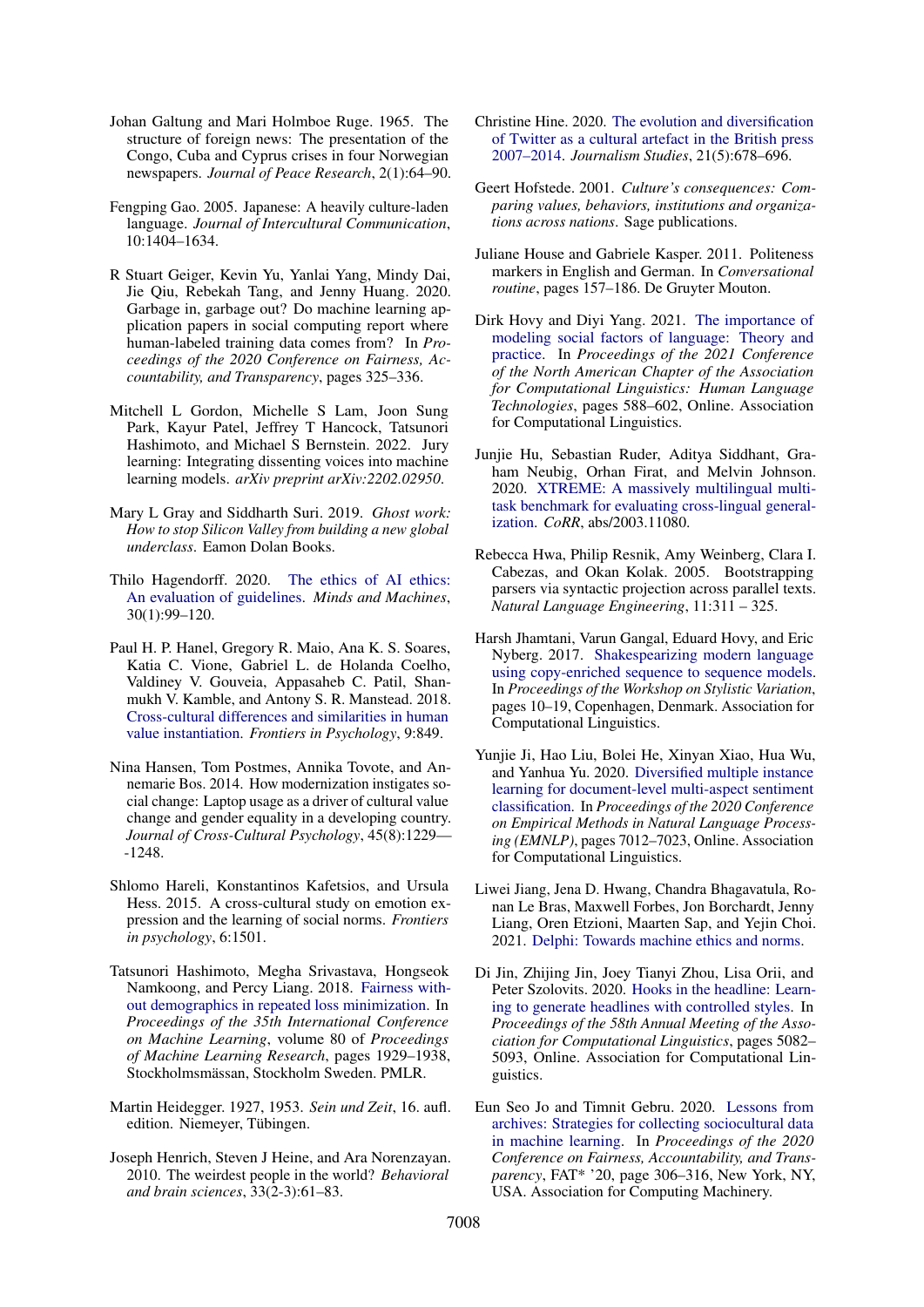- <span id="page-12-9"></span>Anna Jørgensen and Anders Søgaard. 2021. [Evalua](https://aclanthology.org/2021.newsum-1.6)[tion of summarization systems across gender, age,](https://aclanthology.org/2021.newsum-1.6) [and race.](https://aclanthology.org/2021.newsum-1.6) In *Proceedings of the Third Workshop on New Frontiers in Summarization*, pages 51–56, Online and in Dominican Republic. Association for Computational Linguistics.
- <span id="page-12-0"></span>Pratik Joshi, Sebastin Santy, Amar Budhiraja, Kalika Bali, and Monojit Choudhury. 2020. [The state and](https://doi.org/10.18653/v1/2020.acl-main.560) [fate of linguistic diversity and inclusion in the NLP](https://doi.org/10.18653/v1/2020.acl-main.560) [world.](https://doi.org/10.18653/v1/2020.acl-main.560) In *Proceedings of the 58th Annual Meeting of the Association for Computational Linguistics*, pages 6282–6293, Online. Association for Computational Linguistics.
- <span id="page-12-13"></span>Nora Kassner, Philipp Dufter, and Hinrich Schütze. 2021. [Multilingual LAMA: Investigating knowledge](https://doi.org/10.18653/v1/2021.eacl-main.284) [in multilingual pretrained language models.](https://doi.org/10.18653/v1/2021.eacl-main.284) In *Proceedings of the 16th Conference of the European Chapter of the Association for Computational Linguistics: Main Volume*, pages 3250–3258, Online. Association for Computational Linguistics.
- <span id="page-12-17"></span>Yova Kementchedjhieva, Di Lu, and Joel Tetreault. 2020. [The ApposCorpus: a new multilingual, multi-domain](https://doi.org/10.18653/v1/2020.coling-main.180) [dataset for factual appositive generation.](https://doi.org/10.18653/v1/2020.coling-main.180) In *Proceedings of the 28th International Conference on Computational Linguistics*, pages 1989–2003, Barcelona, Spain (Online). International Committee on Computational Linguistics.
- <span id="page-12-1"></span>Diana Elizabeth Kendall, Rick Linden, and Jane Lothian Murray. 2005. *Sociology in our times*. Thomson Wadsworth Belmont, CA.
- <span id="page-12-4"></span>Laurence J Kirmayer et al. 2001. Cultural variations in the clinical presentation of depression and anxiety: implications for diagnosis and treatment. *Journal of clinical psychiatry*, 62:22–30.
- <span id="page-12-18"></span>Jon Kleinberg and Manish Raghavan. 2021. Algorithmic monoculture and social welfare. *Proceedings of the National Academy of Sciences*, 118(22).
- <span id="page-12-12"></span>Alexandre Klementiev, Ivan Titov, and Binod Bhattarai. 2012. [Inducing crosslingual distributed representa](https://aclanthology.org/C12-1089)[tions of words.](https://aclanthology.org/C12-1089) In *Proceedings of COLING 2012*, pages 1459–1474, Mumbai, India. The COLING 2012 Organizing Committee.
- <span id="page-12-3"></span>Tatiana Larina. 2015. [Culture-specific communicative](https://doi.org/https://doi.org/10.1163/18773109-00702003) [styles as a framework for interpreting linguistic and](https://doi.org/https://doi.org/10.1163/18773109-00702003) [cultural idiosyncrasies.](https://doi.org/https://doi.org/10.1163/18773109-00702003) *International Review of Pragmatics*, 7(2):195 – 215.
- <span id="page-12-16"></span>Heather Lent, Emanuele Bugliarello, Miryam de Lhoneux, Chen Qiu, and Anders Søgaard. 2021. [On language models for creoles.](https://aclanthology.org/2021.conll-1.5) In *Proceedings of the 25th Conference on Computational Natural Language Learning*, pages 58–71, Online. Association for Computational Linguistics.
- <span id="page-12-15"></span>Daniel Levy, Yair Carmon, John C. Duchi, and Aaron Sidford. 2020. [Large-scale methods for distribution](https://proceedings.neurips.cc/paper/2020/hash/64986d86a17424eeac96b08a6d519059-Abstract.html)[ally robust optimization.](https://proceedings.neurips.cc/paper/2020/hash/64986d86a17424eeac96b08a6d519059-Abstract.html) In *NeurIPS*.
- <span id="page-12-7"></span>D. Li. 1997. New values in contrast: Western versus Chinese news reconstruction. *Asia-Pacific Media Educator*, 1:66–77.
- <span id="page-12-10"></span>Yaobo Liang, Nan Duan, Yeyun Gong, Ning Wu, Fenfei Guo, Weizhen Qi, Ming Gong, Linjun Shou, Daxin Jiang, Guihong Cao, Xiaodong Fan, Ruofei Zhang, Rahul Agrawal, Edward Cui, Sining Wei, Taroon Bharti, Ying Qiao, Jiun-Hung Chen, Winnie Wu, Shuguang Liu, Fan Yang, Daniel Campos, Rangan Majumder, and Ming Zhou. 2020. [XGLUE: A new](https://doi.org/10.18653/v1/2020.emnlp-main.484) [benchmark datasetfor cross-lingual pre-training, un](https://doi.org/10.18653/v1/2020.emnlp-main.484)[derstanding and generation.](https://doi.org/10.18653/v1/2020.emnlp-main.484) In *Proceedings of the 2020 Conference on Empirical Methods in Natural Language Processing (EMNLP)*, pages 6008–6018, Online. Association for Computational Linguistics.
- <span id="page-12-11"></span>Bill Yuchen Lin, Seyeon Lee, Xiaoyang Qiao, and Xiang Ren. 2021a. [Common sense beyond En](https://doi.org/10.18653/v1/2021.acl-long.102)[glish: Evaluating and improving multilingual lan](https://doi.org/10.18653/v1/2021.acl-long.102)[guage models for commonsense reasoning.](https://doi.org/10.18653/v1/2021.acl-long.102) In *Proceedings of the 59th Annual Meeting of the Association for Computational Linguistics and the 11th International Joint Conference on Natural Language Processing (Volume 1: Long Papers)*, pages 1274–1287, Online. Association for Computational Linguistics.
- <span id="page-12-2"></span>Bill Yuchen Lin, Frank F. Xu, Kenny Zhu, and Seungwon Hwang. 2018. [Mining cross-cultural differences](https://doi.org/10.18653/v1/P18-1066) [and similarities in social media.](https://doi.org/10.18653/v1/P18-1066) In *Proceedings of the 56th Annual Meeting of the Association for Computational Linguistics (Volume 1: Long Papers)*, pages 709–719, Melbourne, Australia. Association for Computational Linguistics.
- <span id="page-12-14"></span>Xi Victoria Lin, Todor Mihaylov, Mikel Artetxe, Tianlu Wang, Shuohui Chen, Daniel Simig, Myle Ott, Naman Goyal, Shruti Bhosale, Jingfei Du, Ramakanth Pasunuru, Sam Shleifer, Punit Singh Koura, Vishrav Chaudhary, Brian O'Horo, Jeff Wang, Luke Zettlemoyer, Zornitsa Kozareva, Mona Diab, Veselin Stoyanov, and Xian Li. 2021b. [Few-shot learning with](http://arxiv.org/abs/2112.10668) [multilingual language models.](http://arxiv.org/abs/2112.10668)
- <span id="page-12-5"></span>Fangyu Liu, Emanuele Bugliarello, Edoardo Maria Ponti, Siva Reddy, Nigel Collier, and Desmond Elliott. 2021. [Visually grounded reasoning across lan](https://aclanthology.org/2021.emnlp-main.818)[guages and cultures.](https://aclanthology.org/2021.emnlp-main.818) In *Proceedings of the 2021 Conference on Empirical Methods in Natural Language Processing*, pages 10467–10485, Online and Punta Cana, Dominican Republic. Association for Computational Linguistics.
- <span id="page-12-6"></span>Qi Liu, Yue Zhang, and Jiangming Liu. 2018. [Learning](https://doi.org/10.18653/v1/N18-1050) [domain representation for multi-domain sentiment](https://doi.org/10.18653/v1/N18-1050) [classification.](https://doi.org/10.18653/v1/N18-1050) In *Proceedings of the 2018 Conference of the North American Chapter of the Association for Computational Linguistics: Human Language Technologies, Volume 1 (Long Papers)*, pages 541–550, New Orleans, Louisiana. Association for Computational Linguistics.
- <span id="page-12-8"></span>Eric Loo. 2019. Reading "Asian values" into journalism practices in Asia. *Oxford Research Encyclopedia of Communication*.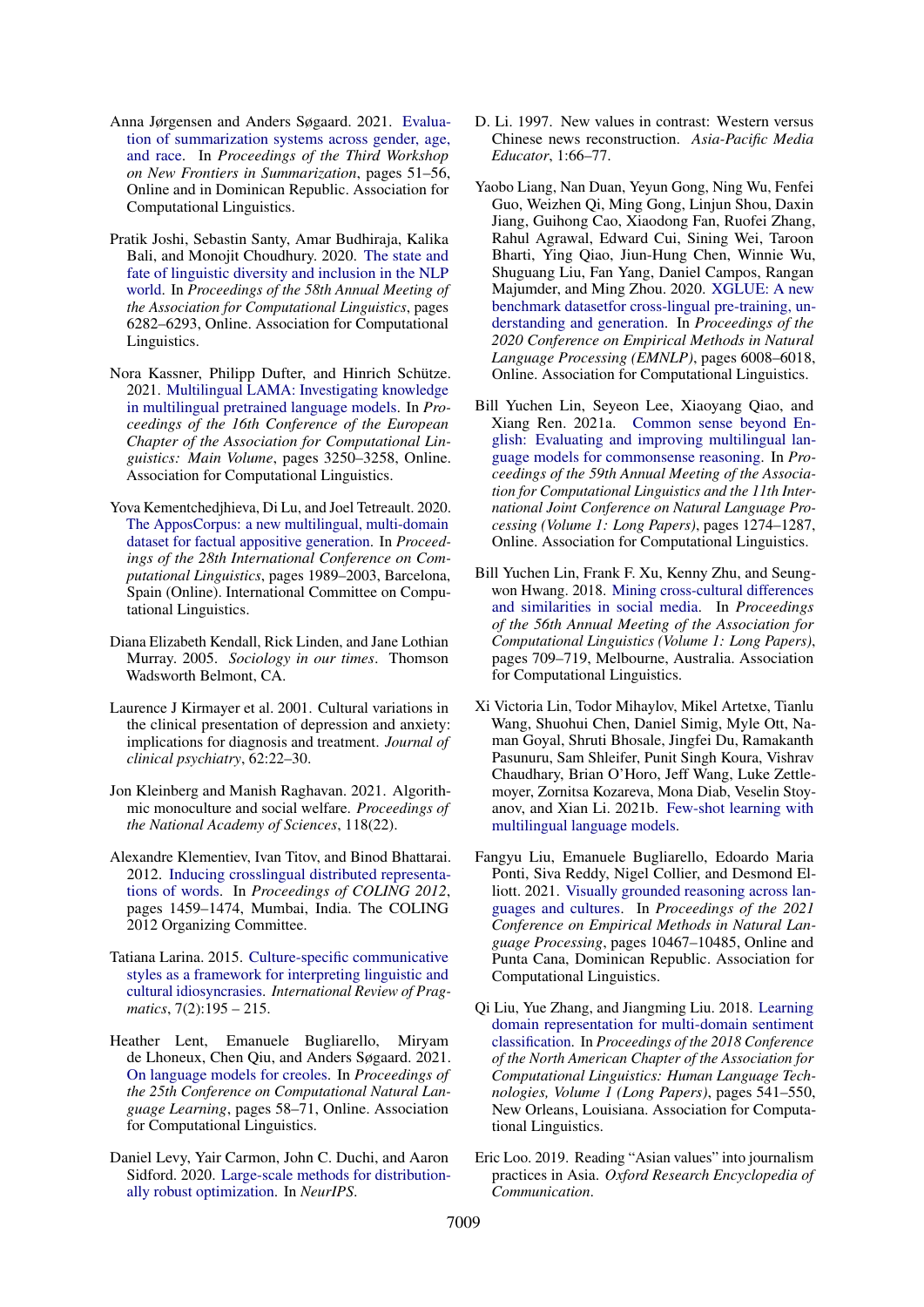- <span id="page-13-3"></span>Kate Loveys, Jonathan Torrez, Alex Fine, Glen Moriarty, and Glen Coppersmith. 2018. Cross-cultural differences in language markers of depression online. In *Proceedings of the Fifth Workshop on Computational Linguistics and Clinical Psychology: From Keyboard to Clinic*, pages 78–87.
- <span id="page-13-16"></span>Henry Mainsah and Andrew Morrison. 2014. Participatory design through a cultural lens: Insights from postcolonial theory. In *Proceedings of the 13th Participatory Design Conference: Short Papers, Industry Cases, Workshop Descriptions, Doctoral Consortium papers, and Keynote abstracts-Volume 2*, pages 83– 86.
- <span id="page-13-7"></span>Asifa Majid, Fiona Jordan, and Michael Dunn. 2015. [Semantic systems in closely related languages.](https://doi.org/10.1016/j.langsci.2014.11.002) *Language Sciences*, 49:1–18.
- <span id="page-13-10"></span>Mitchell P. Marcus, Beatrice Santorini, and Mary Ann Marcinkiewicz. 1993. [Building a large annotated cor](https://aclanthology.org/J93-2004)[pus of English: The Penn Treebank.](https://aclanthology.org/J93-2004) *Computational Linguistics*, 19(2):313–330.
- <span id="page-13-5"></span>Eric Margolis and Stephen Laurence. 2021. Concepts. In Edward N. Zalta, editor, *The Stanford Encyclopedia of Philosophy*, Spring 2021 edition. Metaphysics Research Lab, Stanford University.
- <span id="page-13-2"></span>Jo McCormack, Murray Pratt, and Alistair Rolls Alistair Rolls. 2011. *Hexagonal variations: Diversity, plurality and reinvention in contemporary France*, volume 359. Rodopi.
- <span id="page-13-17"></span>Ninareh Mehrabi, Fred Morstatter, Nripsuta Saxena, Kristina Lerman, and Aram Galstyan. 2021. [A sur](https://doi.org/10.1145/3457607)[vey on bias and fairness in machine learning.](https://doi.org/10.1145/3457607) *ACM Comput. Surv.*, 54(6).
- <span id="page-13-4"></span>Antonio Valerio Miceli Barone. 2016. [Towards cross](https://doi.org/10.18653/v1/W16-1614)[lingual distributed representations without parallel](https://doi.org/10.18653/v1/W16-1614) [text trained with adversarial autoencoders.](https://doi.org/10.18653/v1/W16-1614) In *Proceedings of the 1st Workshop on Representation Learning for NLP*, pages 121–126, Berlin, Germany. Association for Computational Linguistics.
- <span id="page-13-20"></span>Walter D. Mignolo. 2012. *[Local Histories/Global De](https://doi.org/doi:10.1515/9781400845064)[signs: Coloniality, Subaltern Knowledges, and Bor](https://doi.org/doi:10.1515/9781400845064)[der Thinking](https://doi.org/doi:10.1515/9781400845064)*. Princeton University Press.
- <span id="page-13-13"></span>Shakir Mohamed, Marie-Therese Png, and William Isaac. 2020. [Decolonial AI: Decolonial theory as](https://doi.org/10.1007/s13347-020-00405-8) [sociotechnical foresight in artificial intelligence.](https://doi.org/10.1007/s13347-020-00405-8) *Philosophy & Technology*, 33(4):659–684.
- <span id="page-13-0"></span>Cristina Mora. 2013. Cultures and organizations: Software of the mind intercultural cooperation and its importance for survival. *Journal of Media Research*, 6(1):65.
- <span id="page-13-21"></span>Namrata Mukhija, Monojit Choudhury, and Kalika Bali. 2021. [Designing language technologies for social](http://arxiv.org/abs/2110.07444) [good: The road not taken.](http://arxiv.org/abs/2110.07444)
- <span id="page-13-6"></span>G. P. Murdock. 1970. Kin term patterns and their distribution. *Ethnology*, 9(165).
- <span id="page-13-11"></span>Priyanka Nanayakkara, Jessica Hullman, and Nicholas Diakopoulos. 2021. [Unpacking the expressed conse](https://doi.org/10.1145/3461702.3462608)[quences of AI research in broader impact statements.](https://doi.org/10.1145/3461702.3462608) In *Proceedings of the 2021 AAAI/ACM Conference on AI, Ethics, and Society*, AIES '21, page 795–806, New York, NY, USA. Association for Computing Machinery.
- <span id="page-13-9"></span>Eric Nelson. 2008. *Heidegger and the Ethics of Facticity*. SUNY Press.
- <span id="page-13-14"></span>Joakim Nivre, Marie-Catherine de Marneffe, Filip Ginter, Jan Hajič, Christopher D. Manning, Sampo Pyysalo, Sebastian Schuster, Francis Tyers, and Daniel Zeman. 2020. [Universal Dependencies v2:](https://aclanthology.org/2020.lrec-1.497) [An evergrowing multilingual treebank collection.](https://aclanthology.org/2020.lrec-1.497) In *Proceedings of the 12th Language Resources and Evaluation Conference*, pages 4034–4043, Marseille, France. European Language Resources Association.
- <span id="page-13-18"></span>Yonatan Oren, Shiori Sagawa, Tatsunori B. Hashimoto, and Percy Liang. 2019. [Distributionally robust lan](https://doi.org/10.18653/v1/D19-1432)[guage modeling.](https://doi.org/10.18653/v1/D19-1432) In *Proceedings of the 2019 Conference on Empirical Methods in Natural Language Processing and the 9th International Joint Conference on Natural Language Processing (EMNLP-IJCNLP)*, pages 4227–4237, Hong Kong, China. Association for Computational Linguistics.
- <span id="page-13-8"></span>Bhargavi Paranjape, Mandar Joshi, John Thickstun, Hannaneh Hajishirzi, and Luke Zettlemoyer. 2020. [An information bottleneck approach for controlling](https://doi.org/10.18653/v1/2020.emnlp-main.153) [conciseness in rationale extraction.](https://doi.org/10.18653/v1/2020.emnlp-main.153) In *Proceedings of the 2020 Conference on Empirical Methods in Natural Language Processing (EMNLP)*, pages 1938– 1952, Online. Association for Computational Linguistics.
- <span id="page-13-1"></span>Michael Paul and Roxana Girju. 2009. [Cross-cultural](https://aclanthology.org/D09-1146) [analysis of blogs and forums with mixed-collection](https://aclanthology.org/D09-1146) [topic models.](https://aclanthology.org/D09-1146) In *Proceedings of the 2009 Conference on Empirical Methods in Natural Language Processing*, pages 1408–1417, Singapore. Association for Computational Linguistics.
- <span id="page-13-15"></span>Ellie Pavlick and Tom Kwiatkowski. 2019. [Inherent](https://doi.org/10.1162/tacl_a_00293) [disagreements in human textual inferences.](https://doi.org/10.1162/tacl_a_00293) *Transactions of the Association for Computational Linguistics*, 7:677–694.
- <span id="page-13-19"></span>Denis Peskov, Viktor Hangya, Jordan Boyd-Graber, and Alexander Fraser. 2021. [Adapting entities across](https://aclanthology.org/2021.findings-emnlp.315) [languages and cultures.](https://aclanthology.org/2021.findings-emnlp.315) In *Findings of the Association for Computational Linguistics: EMNLP 2021*, pages 3725–3750, Punta Cana, Dominican Republic. Association for Computational Linguistics.
- <span id="page-13-12"></span>Dennis A. Pitta, Fung Hung-Gay, and Steven Isberg. 1999. [Ethical issues across cultures: Managing](https://www.proquest.com/scholarly-journals/ethical-issues-across-cultures-managing-differing/docview/220134780/se-2?accountid=13607) [the differing perspectives of China and the USA.](https://www.proquest.com/scholarly-journals/ethical-issues-across-cultures-managing-differing/docview/220134780/se-2?accountid=13607) *The Journal of Consumer Marketing*, 16(3):240–246. Copyright - Copyright MCB UP Limited (MCB) 1999; Last updated - 2021-09-09; SubjectsTermNotLitGenreText - China; United States–US.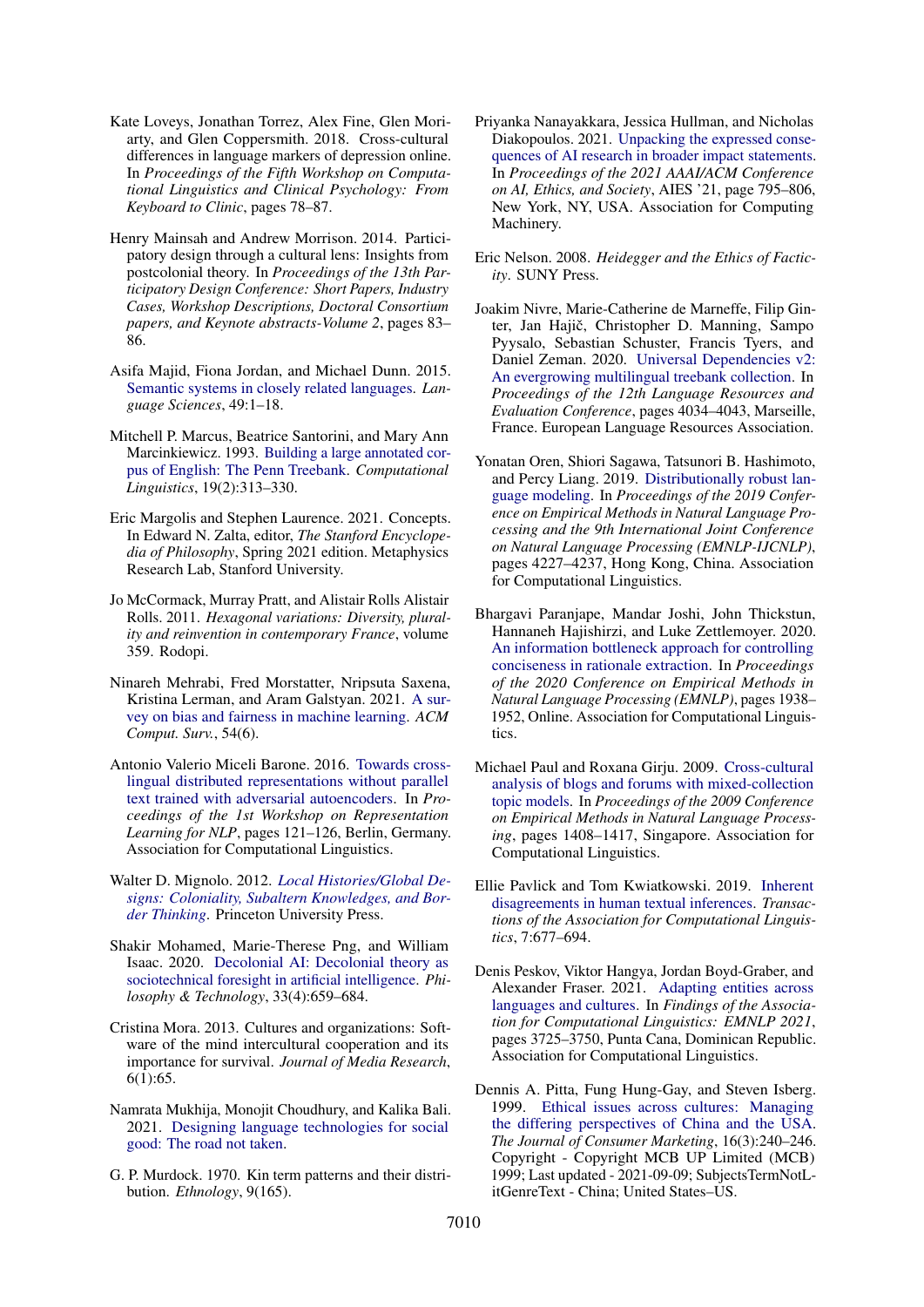- <span id="page-14-10"></span>Barbara Plank, Dirk Hovy, and Anders Søgaard. 2014. [Learning part-of-speech taggers with inter-annotator](https://doi.org/10.3115/v1/E14-1078) [agreement loss.](https://doi.org/10.3115/v1/E14-1078) In *Proceedings of the 14th Conference of the European Chapter of the Association for Computational Linguistics*, pages 742–751, Gothenburg, Sweden. Association for Computational Linguistics.
- <span id="page-14-15"></span>Edoardo Maria Ponti, Rahul Aralikatte, Disha Shrivastava, Siva Reddy, and Anders Søgaard. 2021. [Mini](https://doi.org/10.18653/v1/2021.findings-acl.106)[max and neyman–Pearson meta-learning for outlier](https://doi.org/10.18653/v1/2021.findings-acl.106) [languages.](https://doi.org/10.18653/v1/2021.findings-acl.106) In *Findings of the Association for Computational Linguistics: ACL-IJCNLP 2021*, pages 1245–1260, Online. Association for Computational Linguistics.
- <span id="page-14-12"></span>Edoardo Maria Ponti, Goran Glavaš, Olga Majewska, Qianchu Liu, Ivan Vulic, and Anna Korhonen. 2020. ´ [XCOPA: A multilingual dataset for causal common](https://doi.org/10.18653/v1/2020.emnlp-main.185)[sense reasoning.](https://doi.org/10.18653/v1/2020.emnlp-main.185) In *Proceedings of the 2020 Conference on Empirical Methods in Natural Language Processing (EMNLP)*, pages 2362–2376, Online. Association for Computational Linguistics.
- <span id="page-14-11"></span>Vinodkumar Prabhakaran, Aida Mostafazadeh Davani, and Mark Diaz. 2021. [On releasing annotator-level](https://aclanthology.org/2021.law-1.14) [labels and information in datasets.](https://aclanthology.org/2021.law-1.14) In *Proceedings of The Joint 15th Linguistic Annotation Workshop (LAW) and 3rd Designing Meaning Representations (DMR) Workshop*, pages 133–138, Punta Cana, Dominican Republic. Association for Computational Linguistics.
- <span id="page-14-16"></span>Shrimai Prabhumoye, Yulia Tsvetkov, Ruslan Salakhutdinov, and Alan W Black. 2018. [Style transfer](https://doi.org/10.18653/v1/P18-1080) [through back-translation.](https://doi.org/10.18653/v1/P18-1080) In *Proceedings of the 56th Annual Meeting of the Association for Computational Linguistics (Volume 1: Long Papers)*, pages 866–876, Melbourne, Australia. Association for Computational Linguistics.
- <span id="page-14-7"></span>Carina E. A. Prunkl, Carolyn Ashurst, Markus Anderljung, Helena Webb, Jan Leike, and Allan Dafoe. 2021. [Institutionalizing ethics in AI through broader](https://doi.org/10.1038/s42256-021-00298-y) [impact requirements.](https://doi.org/10.1038/s42256-021-00298-y) *Nature Machine Intelligence*, 3(2):104–110.
- <span id="page-14-9"></span>Colin Raffel, Noam Shazeer, Adam Roberts, Katherine Lee, Sharan Narang, Michael Matena, Yanqi Zhou, Wei Li, and Peter J. Liu. 2020. [Exploring the](http://jmlr.org/papers/v21/20-074.html) [limits of transfer learning with a unified text-to-text](http://jmlr.org/papers/v21/20-074.html) [transformer.](http://jmlr.org/papers/v21/20-074.html) *Journal of Machine Learning Research*, 21(140):1–67.
- <span id="page-14-18"></span>Ehud Reiter. 2018. [A structured review of the validity of](https://doi.org/10.1162/coli_a_00322) [BLEU.](https://doi.org/10.1162/coli_a_00322) *Computational Linguistics*, 44(3):393–401.
- <span id="page-14-1"></span>Dor Ringel, Gal Lavee, Ido Guy, and Kira Radinsky. 2019. [Cross-cultural transfer learning for text classi](https://doi.org/10.18653/v1/D19-1400)[fication.](https://doi.org/10.18653/v1/D19-1400) In *Proceedings of the 2019 Conference on Empirical Methods in Natural Language Processing and the 9th International Joint Conference on Natural Language Processing (EMNLP-IJCNLP)*, pages 3873–3883, Hong Kong, China. Association for Computational Linguistics.
- <span id="page-14-13"></span>Melissa Roemmele, Cosmin Adrian Bejan, and Andrew S. Gordon. 2011. [Choice of plausible alter](http://www.aaai.org/ocs/index.php/SSS/SSS11/paper/view/2418)[natives: An evaluation of commonsense causal rea](http://www.aaai.org/ocs/index.php/SSS/SSS11/paper/view/2418)[soning.](http://www.aaai.org/ocs/index.php/SSS/SSS11/paper/view/2418) In *Logical Formalizations of Commonsense Reasoning, Papers from the 2011 AAAI Spring Symposium, Technical Report SS-11-06, Stanford, California, USA, March 21-23, 2011*. AAAI.
- <span id="page-14-17"></span>Rishiraj Saha Roy, Aishwarya Padmakumar, Guna Prasaad Jeganathan, and Ponnurangam Kumaraguru. 2015. Automated linguistic personalization of targeted marketing messages mining user-generated text on social media. In *International Conference on Intelligent Text Processing and Computational Linguistics*, pages 203–224. Springer.
- <span id="page-14-8"></span>Sebastian Ruder, Noah Constant, Jan Botha, Aditya Siddhant, Orhan Firat, Jinlan Fu, Pengfei Liu, Junjie Hu, Graham Neubig, and Melvin Johnson. 2021. [XTREME-R: Towards more challenging and nuanced](http://arxiv.org/abs/2104.07412) [multilingual evaluation.](http://arxiv.org/abs/2104.07412) *CoRR*, abs/2104.07412.
- <span id="page-14-2"></span>Andrew G Ryder, Jian Yang, Xiongzhao Zhu, Shuqiao Yao, Jinyao Yi, Steven J Heine, and R Michael Bagby. 2008. The cultural shaping of depression: Somatic symptoms in China, psychological symptoms in North America? *Journal of abnormal psychology*, 117(2):300.
- <span id="page-14-14"></span>Shiori Sagawa, Pang Wei Koh, Tatsunori B. Hashimoto, and Percy Liang. 2020. [Distributionally Robust Neu](https://openreview.net/forum?id=ryxGuJrFvS)[ral Networks.](https://openreview.net/forum?id=ryxGuJrFvS) In *International Conference on Learning Representations*.
- <span id="page-14-0"></span>Magnus Sahlgren, Fredrik Carlsson, Fredrik Olsson, and Love Börjeson. 2021. [It's basically the same lan](https://aclanthology.org/2021.nodalida-main.39)[guage anyway: the case for a nordic language model.](https://aclanthology.org/2021.nodalida-main.39) In *Proceedings of the 23rd Nordic Conference on Computational Linguistics (NoDaLiDa)*, pages 367– 372, Reykjavik, Iceland (Online). Linköping University Electronic Press, Sweden.
- <span id="page-14-6"></span>Maarten Sap, Dallas Card, Saadia Gabriel, Yejin Choi, and Noah A. Smith. 2019. [The risk of racial bias](https://doi.org/10.18653/v1/P19-1163) [in hate speech detection.](https://doi.org/10.18653/v1/P19-1163) In *Proceedings of the 57th Annual Meeting of the Association for Computational Linguistics*, pages 1668–1678, Florence, Italy. Association for Computational Linguistics.
- <span id="page-14-3"></span>Maarten Sap, Vered Shwartz, Antoine Bosselut, Yejin Choi, and Dan Roth. 2020. [Commonsense reason](https://doi.org/10.18653/v1/2020.acl-tutorials.7)[ing for natural language processing.](https://doi.org/10.18653/v1/2020.acl-tutorials.7) In *Proceedings of the 58th Annual Meeting of the Association for Computational Linguistics: Tutorial Abstracts*, pages 27–33, Online. Association for Computational Linguistics.
- <span id="page-14-5"></span>Marie Schäfer, Daniel B. M. Haun, and Michael Tomasello. 2015. [Fair is not fair everywhere.](https://doi.org/10.1177/0956797615586188) *Psychological Science*, 26(8):1252–1260. PMID: 26115962.
- <span id="page-14-4"></span>P S Seibert, P Stridh-Igo, and C G Zimmerman. 2002. [A checklist to facilitate cultural awareness and sensi](https://doi.org/10.1136/jme.28.3.143)[tivity.](https://doi.org/10.1136/jme.28.3.143) *Journal of Medical Ethics*, 28(3):143–146.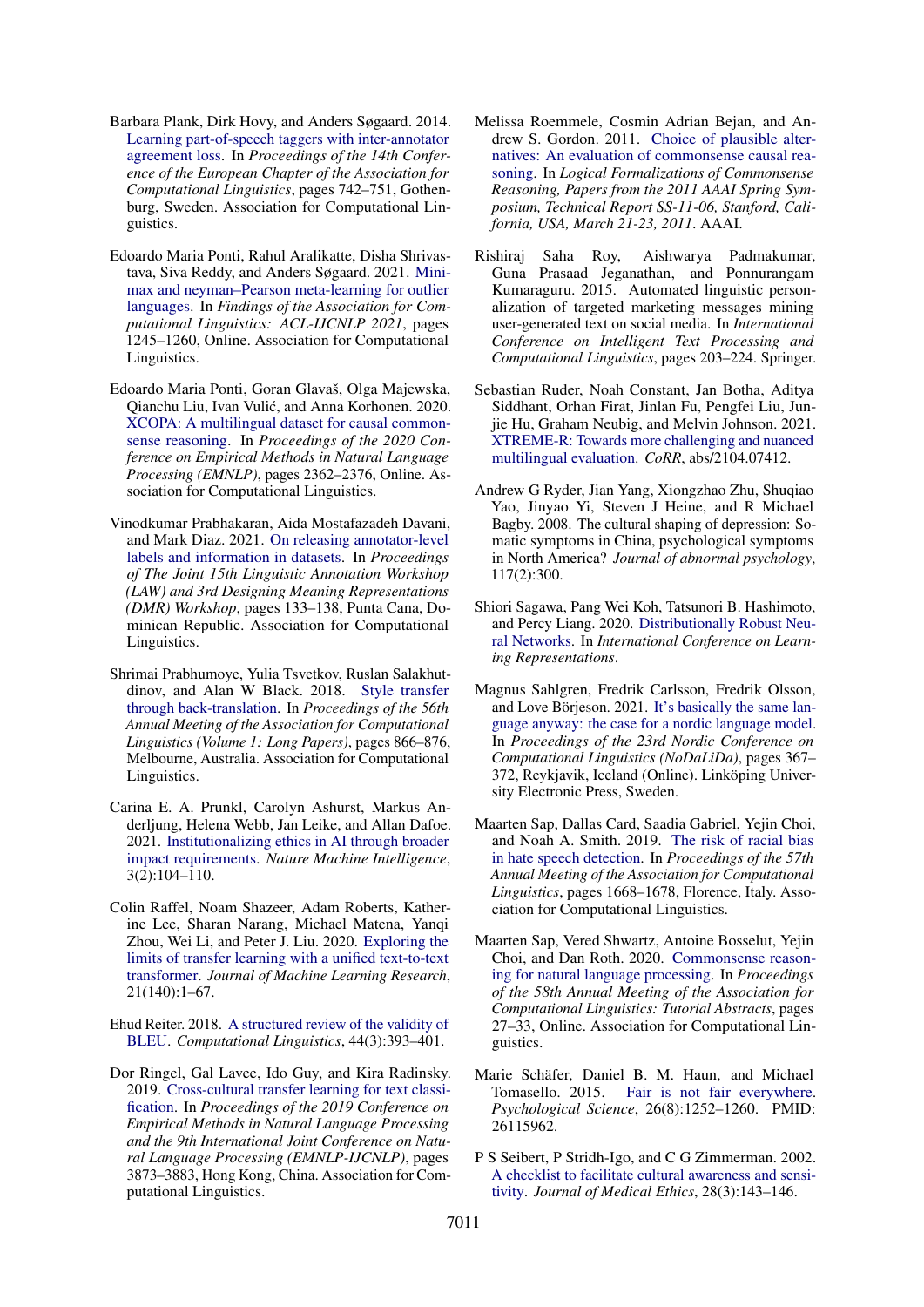- <span id="page-15-21"></span>Tianxiao Shen, Tao Lei, Regina Barzilay, and Tommi Jaakkola. 2017. [Style transfer from non-parallel text](https://proceedings.neurips.cc/paper/2017/file/2d2c8394e31101a261abf1784302bf75-Paper.pdf) [by cross-alignment.](https://proceedings.neurips.cc/paper/2017/file/2d2c8394e31101a261abf1784302bf75-Paper.pdf) In *Advances in Neural Information Processing Systems*, volume 30. Curran Associates, Inc.
- <span id="page-15-18"></span>Vered Shwartz. 2022. Good night at 4 pm?! Time expressions in different cultures. In *Findings of ACL*.
- <span id="page-15-0"></span>Richard A Shweder, Jacqueline J Goodnow, Giyoo Hatano, Robert A LeVine, Hazel R Markus, and Peggy J Miller. 2007. The cultural psychology of development: One mind, many mentalities. *Handbook of child psychology*, 1.
- <span id="page-15-13"></span>Shikhar Singh, Nuan Wen, Yu Hou, Pegah Alipoormolabashi, Te-lin Wu, Xuezhe Ma, and Nanyun Peng. 2021. [COM2SENSE: A commonsense reasoning](https://doi.org/10.18653/v1/2021.findings-acl.78) [benchmark with complementary sentences.](https://doi.org/10.18653/v1/2021.findings-acl.78) In *Findings of the Association for Computational Linguistics: ACL-IJCNLP 2021*, pages 883–898, Online. Association for Computational Linguistics.
- <span id="page-15-15"></span>Anders Søgaard, Sebastian Ruder, and Ivan Vulic. 2018. ´ [On the limitations of unsupervised bilingual dictio](https://doi.org/10.18653/v1/P18-1072)[nary induction.](https://doi.org/10.18653/v1/P18-1072) In *Proceedings of the 56th Annual Meeting of the Association for Computational Linguistics (Volume 1: Long Papers)*, pages 778–788, Melbourne, Australia. Association for Computational Linguistics.
- <span id="page-15-16"></span>Anders Søgaard, Ivan Vulić, Sebastian Ruder, and Manaal Faruqui. 2019. Cross-lingual word embeddings. *Synthesis Lectures on Human Language Technologies*, 12(2):1–132.
- <span id="page-15-10"></span>Irene Solaiman and Christy Dennison. 2021. Process for adapting language models to society (PALMS) with values-targeted datasets. *Advances in Neural Information Processing Systems*, 34.
- <span id="page-15-22"></span>Xingyi Song, Trevor Cohn, and Lucia Specia. 2013. BLEU deconstructed: Designing a better MT evaluation metric. *Int. J. Comput. Linguistics Appl.*, 4:29– 44.
- <span id="page-15-8"></span>Lucia Specia, Stella Frank, Khalil Sima'an, and Desmond Elliott. 2016. [A shared task on multimodal](https://doi.org/10.18653/v1/W16-2346) [machine translation and crosslingual image descrip](https://doi.org/10.18653/v1/W16-2346)[tion.](https://doi.org/10.18653/v1/W16-2346) In *Proceedings of the First Conference on Machine Translation: Volume 2, Shared Task Papers*, pages 543–553, Berlin, Germany. Association for Computational Linguistics.
- <span id="page-15-20"></span>Ami D Sperber, Robert F Devellis, and Brian Boehlecke. 1994. Cross-cultural translation: Methodology and validation. *Journal of cross-cultural psychology*, 25(4):501–524.
- <span id="page-15-1"></span>James P. Spradley. 1972. *Culture and Cognition: Rules, Maps, and Plans*. Chandler Publishing Company.
- <span id="page-15-19"></span>Elior Sulem, Omri Abend, and Ari Rappoport. 2015. [Conceptual annotations preserve structure across](https://doi.org/10.18653/v1/W15-3502) [translations: A French-English case study.](https://doi.org/10.18653/v1/W15-3502) In *Proceedings of the 1st Workshop on Semantics-Driven*

*Statistical Machine Translation (S2MT 2015)*, pages 11–22, Beijing, China. Association for Computational Linguistics.

- <span id="page-15-17"></span>Jimin Sun, Hwijeen Ahn, Chan Young Park, Yulia Tsvetkov, and David R. Mortensen. 2021. [Cross](https://doi.org/10.18653/v1/2021.eacl-main.204)[cultural similarity features for cross-lingual transfer](https://doi.org/10.18653/v1/2021.eacl-main.204) [learning of pragmatically motivated tasks.](https://doi.org/10.18653/v1/2021.eacl-main.204) In *Proceedings of the 16th Conference of the European Chapter of the Association for Computational Linguistics: Main Volume*, pages 2403–2414, Online. Association for Computational Linguistics.
- <span id="page-15-11"></span>Tony Sun, Andrew Gaut, Shirlyn Tang, Yuxin Huang, Mai ElSherief, Jieyu Zhao, Diba Mirza, Elizabeth Belding, Kai-Wei Chang, and William Yang Wang. 2019. Mitigating gender bias in natural language processing: Literature review. In *Proceedings of the 57th Annual Meeting of the Association for Computational Linguistics*, pages 1630–1640, Florence, Italy. Association for Computational Linguistics.
- <span id="page-15-9"></span>Zeerak Talat, Hagen Blix, Josef Valvoda, Maya Indira Ganesh, Ryan Cotterell, and Adina Williams. 2021. A word on machine ethics: A response to Jiang et al. (2021).
- <span id="page-15-4"></span>Jenny Thomas. 1983. [Cross-Cultural Pragmatic Failure.](https://doi.org/10.1093/applin/4.2.91) *Applied Linguistics*, 4(2):91–112.
- <span id="page-15-5"></span>Jean-Paul Vinay and Jean Darbelnet. 1995. *Comparative stylistics of French and English: A methodology for translation*, volume 11. John Benjamins Publishing.
- <span id="page-15-12"></span>Kellie Webster, Xuezhi Wang, Ian Tenney, Alex Beutel, Emily Pitler, Ellie Pavlick, Jilin Chen, Ed Chi, and Slav Petrov. 2021. [Measuring and reducing gendered](http://arxiv.org/abs/2010.06032) [correlations in pre-trained models.](http://arxiv.org/abs/2010.06032) *arXiv preprint*.
- <span id="page-15-7"></span>Anna Wierzbicka. 1996. *Semantics: Primes and Universals*. Oxford University Press.
- <span id="page-15-6"></span>Anna Wierzbicka. 2009. *Cross-cultural pragmatics*. De Gruyter Mouton.
- <span id="page-15-2"></span>Steven Wilson, Rada Mihalcea, Ryan Boyd, and James Pennebaker. 2016. [Disentangling topic models: A](https://doi.org/10.18653/v1/W16-5619) [cross-cultural analysis of personal values through](https://doi.org/10.18653/v1/W16-5619) [words.](https://doi.org/10.18653/v1/W16-5619) In *Proceedings of the First Workshop on NLP and Computational Social Science*, pages 143– 152, Austin, Texas. Association for Computational Linguistics.
- <span id="page-15-3"></span>Walt Wolfram and William C. Friday. 1997. [The role](https://core.ac.uk/reader/20651756) [of dialect differences in cross-cultural communica](https://core.ac.uk/reader/20651756)[tion: Proactive dialect awareness.](https://core.ac.uk/reader/20651756) *Bulletin VALS-ASLA (Association suisse de linguistique appliquée)*, 65:143–154.
- <span id="page-15-23"></span>Ian Woodward. 2007. *[Understanding Material Culture](https://books.google.dk/books?id=5yGxJEmQnagC)*. SAGE Publications.
- <span id="page-15-14"></span>Shijie Wu and Mark Dredze. 2019. [Beto, bentz, becas:](https://doi.org/10.18653/v1/D19-1077) [The surprising cross-lingual effectiveness of BERT.](https://doi.org/10.18653/v1/D19-1077) In *Proceedings of the 2019 Conference on Empirical*